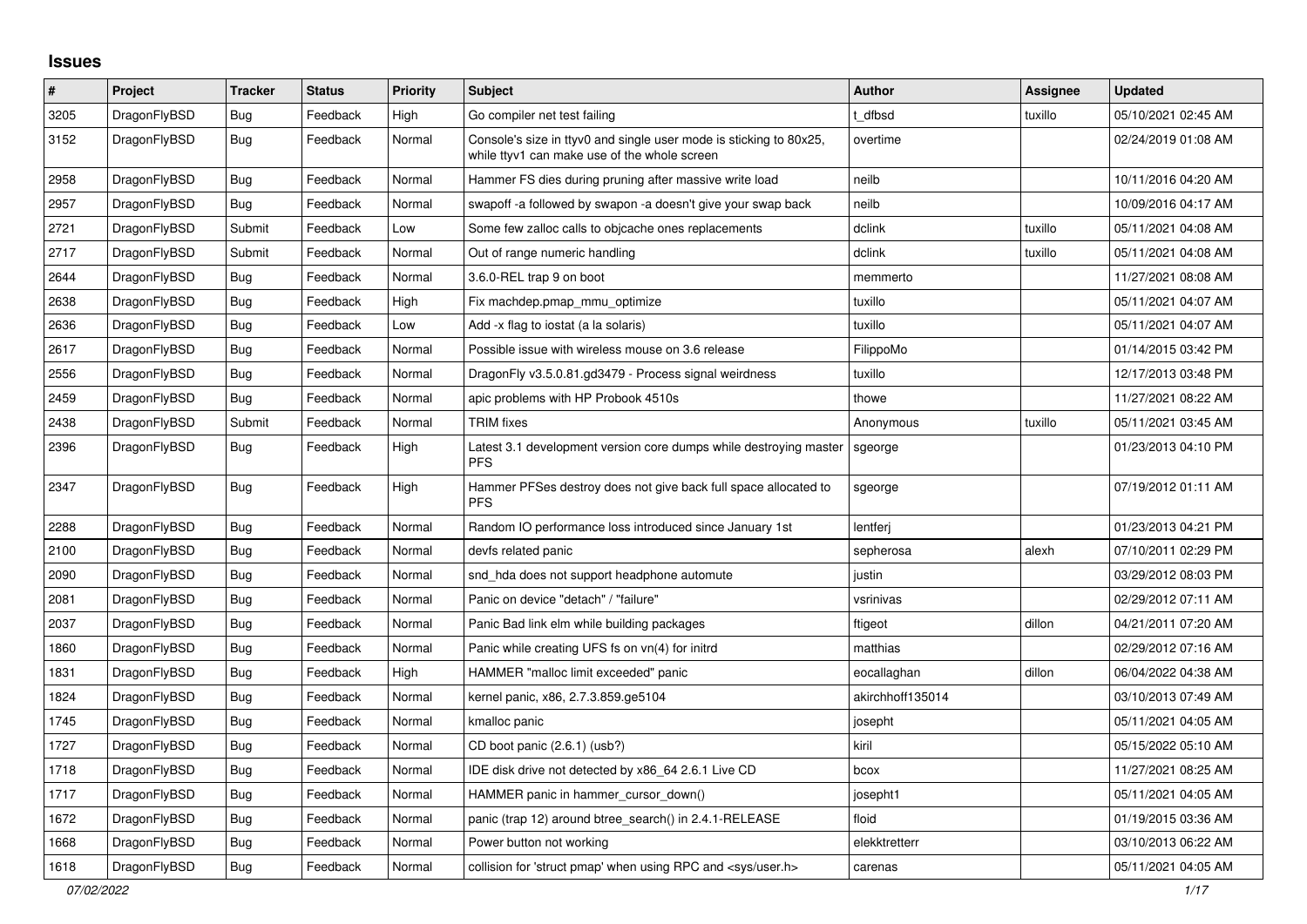| #    | Project      | <b>Tracker</b> | <b>Status</b> | <b>Priority</b> | Subject                                                                                                                                                   | <b>Author</b>  | Assignee | <b>Updated</b>      |
|------|--------------|----------------|---------------|-----------------|-----------------------------------------------------------------------------------------------------------------------------------------------------------|----------------|----------|---------------------|
| 1613 | DragonFlyBSD | <b>Bug</b>     | Feedback      | Normal          | USB Keyboard not working on master                                                                                                                        | elekktretterr  |          | 05/11/2021 04:05 AM |
| 1593 | DragonFlyBSD | Bug            | Feedback      | Normal          | panic: assertion: ccb == ap->ap_err_ccb in ahci_put_err_ccb                                                                                               | ftigeot        | ftigeot  | 05/15/2022 05:09 AM |
| 1592 | DragonFlyBSD | Bug            | Feedback      | Normal          | AcpiOSUnmapMemory: Warning, deallocation did not track<br>allocation.                                                                                     | eocallaghan    |          | 06/02/2014 07:45 AM |
| 1591 | DragonFlyBSD | <b>Bug</b>     | Feedback      | Normal          | Lenovo X301 hangs with AHCI Driver CMD TIMEOUT<br>STS=d0 <bsy></bsy>                                                                                      | eocallaghan    |          | 05/11/2021 04:05 AM |
| 1587 | DragonFlyBSD | Bug            | Feedback      | Normal          | can't gdb across fork                                                                                                                                     | corecode       | tuxillo  | 05/11/2021 03:54 AM |
| 1580 | DragonFlyBSD | Bug            | Feedback      | Normal          | Panic (Fatal trap 12: page fault while in kernel mode) while playing<br>with pf and netif names                                                           | rumcic         |          | 12/21/2018 01:21 AM |
| 1579 | DragonFlyBSD | Bug            | Feedback      | Normal          | dfly 2.4.1 does not like HP DL360G4p and Smart Array 6400 with<br>MSA20                                                                                   | tomaz.borstnar | tuxillo  | 06/02/2014 02:44 PM |
| 1577 | DragonFlyBSD | Bug            | Feedback      | Normal          | panic: assertion: leaf->base.obj_id == ip->obj_id in<br>hammer_ip_delete_range                                                                            | qhwt+dfly      |          | 05/11/2021 04:01 AM |
| 1563 | DragonFlyBSD | Bug            | Feedback      | Normal          | reset(1) doesn't reset terminal to the defaults                                                                                                           | hasso          |          | 03/10/2013 04:17 AM |
| 1560 | DragonFlyBSD | <b>Bug</b>     | Feedback      | Normal          | Unable to modify partition table on ThinkPad T61p during install                                                                                          | rehsack        |          | 01/15/2015 08:57 AM |
| 1521 | DragonFlyBSD | <b>Bug</b>     | Feedback      | Normal          | amd64 2.4 livecd won't mount root at boot                                                                                                                 | bolapara       |          | 01/28/2018 03:45 AM |
| 1489 | DragonFlyBSD | <b>Bug</b>     | Feedback      | Normal          | panic: ufs dirbad: bad dir                                                                                                                                | rumcic         |          | 03/10/2013 04:34 AM |
| 1486 | DragonFlyBSD | Bug            | Feedback      | Normal          | Interrupt storm related to SATA DVD device                                                                                                                | hasso          |          | 05/11/2021 04:01 AM |
| 1481 | DragonFlyBSD | <b>Bug</b>     | Feedback      | Normal          | panic: assertion: kva_p(buf) in soopt_from_kbuf (after ipfw pipe<br>show, 2.2.1-R)                                                                        | combiner       |          | 05/11/2021 04:01 AM |
| 1456 | DragonFlyBSD | Bug            | Feedback      | Normal          | Microsoft wireless desktop problems                                                                                                                       | elekktretterr  |          | 01/15/2015 08:34 AM |
| 1454 | DragonFlyBSD | Bug            | Feedback      | Normal          | Unable to boot from external USB DVD drive                                                                                                                | elekktretterr  |          | 05/11/2021 04:01 AM |
| 1448 | DragonFlyBSD | Bug            | Feedback      | Normal          | panic: assertion: _tp->tt_msg->tt_cpuid == mycpuid in<br>tcp_callout_active tcp_output tcp_usr_send netmsg_pru_send<br>netmsg_service tcpmsg_service_loop | dillon         |          | 05/11/2021 04:00 AM |
| 1429 | DragonFlyBSD | Bug            | Feedback      | Normal          | vkernel bug - "mfree: m->m_nextpkt != NULL"                                                                                                               | dillon         |          | 05/11/2021 04:00 AM |
| 1428 | DragonFlyBSD | Bug            | Feedback      | Low             | POSIX.1e implementation is too old                                                                                                                        | hasso          | tuxillo  | 05/11/2021 04:00 AM |
| 1411 | DragonFlyBSD | Bug            | Feedback      | Normal          | Burning doesn't work with ahci(4)                                                                                                                         | hasso          | dillon   | 05/11/2021 04:00 AM |
| 1397 | DragonFlyBSD | Bug            | Feedback      | Normal          | jobs -I output inconsistency when called from script                                                                                                      | Anonymous      | tuxillo  | 05/15/2022 05:07 AM |
| 1387 | DragonFlyBSD | Bug            | Feedback      | Normal          | zero-size malloc and ps: kvm_getprocs: Bad address                                                                                                        | qhwt+dfly      |          | 05/11/2021 04:00 AM |
| 1332 | DragonFlyBSD | <b>Bug</b>     | Feedback      | Normal          | DFBSD 2.2 - Booting usbcdrom/usbsticks on thinkpad hangs on<br>"BTX Halted"                                                                               | tuxillo        |          | 05/11/2021 04:00 AM |
| 1330 | DragonFlyBSD | <b>Bug</b>     | Feedback      | Normal          | Hammer, usb disk, SYNCHRONIZE CACHE failure                                                                                                               | josepht        |          | 06/02/2014 04:56 AM |
| 1287 | DragonFlyBSD | <b>Bug</b>     | Feedback      | Normal          | altg configuration doesn't work                                                                                                                           | corecode       | tuxillo  | 05/11/2021 03:51 AM |
| 1282 | DragonFlyBSD | <b>Bug</b>     | Feedback      | Normal          | panic (trap 12) when booting SMP kernel on Atom 330 (dual core)                                                                                           | tomaz.borstnar |          | 05/11/2021 04:00 AM |
| 1250 | DragonFlyBSD | <b>Bug</b>     | Feedback      | Normal          | Panic upon plugging an USB flash drive into the machine                                                                                                   | rumcic         |          | 03/10/2013 05:17 AM |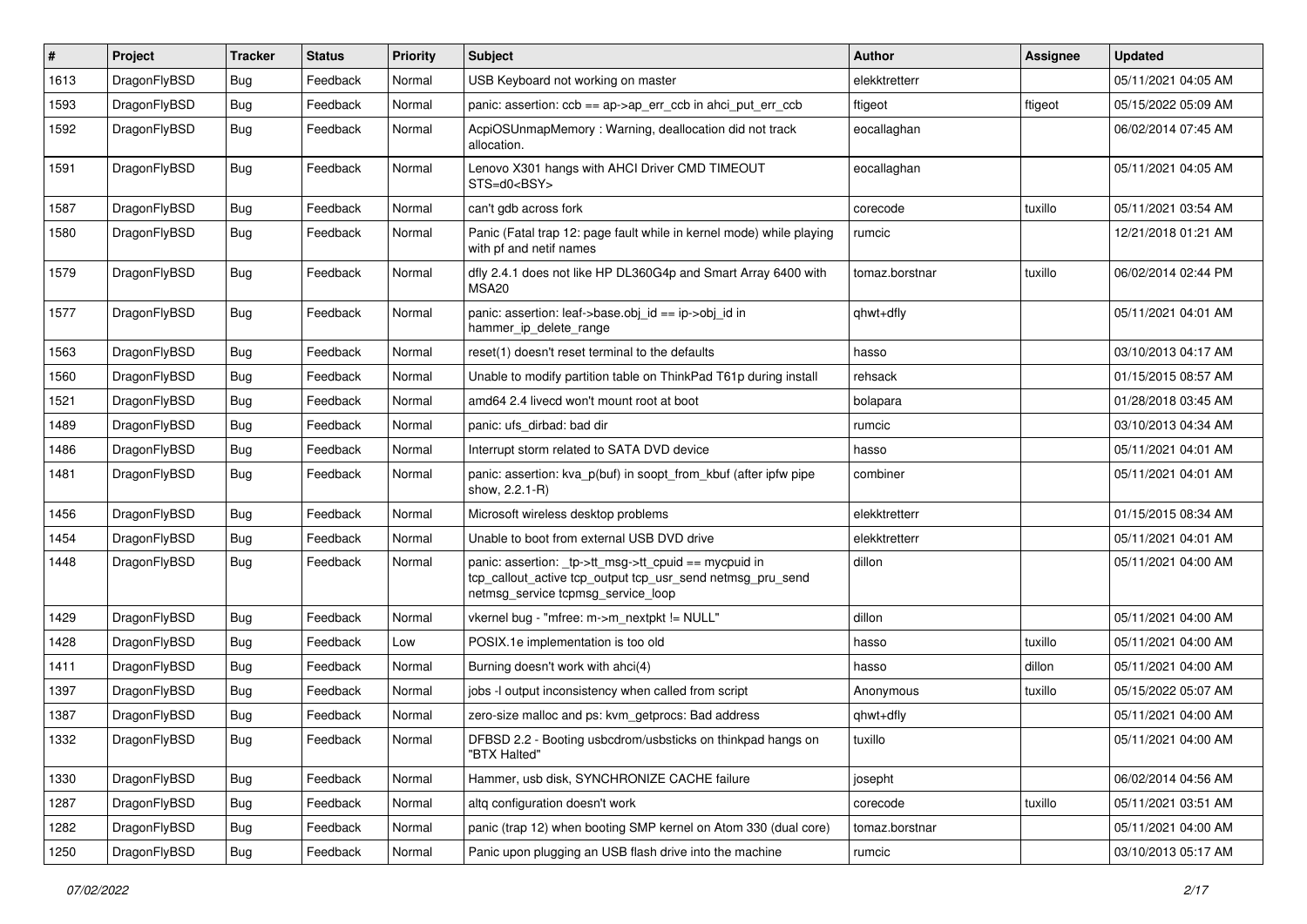| $\sharp$ | Project      | <b>Tracker</b> | <b>Status</b> | <b>Priority</b> | Subject                                                                                                | <b>Author</b>     | Assignee | <b>Updated</b>      |
|----------|--------------|----------------|---------------|-----------------|--------------------------------------------------------------------------------------------------------|-------------------|----------|---------------------|
| 1249     | DragonFlyBSD | Bug            | Feedback      | Normal          | panic: ffs_vfree: freeing free inode                                                                   | rumcic            |          | 03/10/2013 05:13 AM |
| 1144     | DragonFlyBSD | Bug            | Feedback      | Normal          | Incorrect clock under KVM                                                                              | msylvan           |          | 03/09/2013 01:17 PM |
| 1127     | DragonFlyBSD | <b>Bug</b>     | Feedback      | Low             | cdrom drive not detected                                                                               | tgr               | corecode | 01/15/2015 08:55 AM |
| 1101     | DragonFlyBSD | Bug            | Feedback      | Normal          | ohci related panic                                                                                     | polachok          |          | 05/11/2021 04:00 AM |
| 979      | DragonFlyBSD | Bug            | Feedback      | Normal          | Failure-prone USB mass storage (SB600? msdosfs? CAM?)                                                  | floid             |          | 01/15/2015 08:38 AM |
| 911      | DragonFlyBSD | Bug            | Feedback      | Normal          | kldload/kernel linker can exceed malloc reserve and panic system                                       | corecode          | tuxillo  | 05/11/2021 03:51 AM |
| 901      | DragonFlyBSD | Bug            | Feedback      | Normal          | route show needs to get data from all cpus                                                             | corecode          | tuxillo  | 05/11/2021 03:50 AM |
| 847      | DragonFlyBSD | Bug            | Feedback      | Normal          | processes getting stuck on mount point                                                                 | corecode          | tuxillo  | 05/11/2021 03:50 AM |
| 846      | DragonFlyBSD | <b>Bug</b>     | Feedback      | Normal          | USB bugs:usb mouse can't used!                                                                         | frankning         |          | 01/15/2015 08:36 AM |
| 806      | DragonFlyBSD | Bug            | Feedback      | Normal          | boot error on MacBook                                                                                  | tralamazza        |          | 06/04/2022 05:28 AM |
| 570      | DragonFlyBSD | <b>Bug</b>     | Feedback      | Normal          | 1.8.x: ACPI problems                                                                                   | qhwt+dfly         |          | 06/02/2014 03:45 AM |
| 385      | DragonFlyBSD | Bug            | Feedback      | Low             | Mail archive address removal                                                                           | justin            | justin   | 03/09/2013 11:24 AM |
| 293      | DragonFlyBSD | Bug            | Feedback      | Low             | Various updates to the handbook                                                                        | victor            | victor   | 03/10/2013 04:46 AM |
| 285      | DragonFlyBSD | Bug            | Feedback      | Low             | interrupt latency with re without ip address configured                                                | thomas.nikolajsen |          | 02/20/2014 10:30 AM |
| 243      | DragonFlyBSD | Bug            | Feedback      | Normal          | weird behavior in the shell                                                                            | swildner          |          | 05/31/2022 02:51 PM |
| 3318     | DragonFlyBSD | <b>Bug</b>     | In Progress   | Normal          | Segmenation fault when a process resumed with checkpt exits                                            | zabolekar         | tuxillo  | 06/18/2022 08:24 AM |
| 3317     | DragonFlyBSD | Bug            | In Progress   | Normal          | Network vtnet0 not working on Hetzner cloud                                                            | mneumann          |          | 06/18/2022 03:55 AM |
| 3310     | DragonFlyBSD | Bug            | In Progress   | Normal          | NVMM+QEMU fail to boot with UEFI: Mem Assist Failed<br>[gpa=0xfffffff0]                                | liweitianux       |          | 01/11/2022 03:22 PM |
| 3299     | DragonFlyBSD | Bug            | In Progress   | Normal          | DragonFlyBSD reports utterly wrong uptime (most of the time, right<br>after booting in)                | adrian            |          | 11/11/2021 01:43 PM |
| 3295     | DragonFlyBSD | Bug            | In Progress   | Normal          | Adapt devel/libvirt for nvmm                                                                           | tuxillo           | tuxillo  | 11/03/2021 04:56 PM |
| 3269     | DragonFlyBSD | Bug            | In Progress   | Normal          | Is double-buffer'd buf still required by HAMMER2 ?                                                     | tkusumi           |          | 05/12/2021 04:09 PM |
| 3160     | DragonFlyBSD | Submit         | In Progress   | Normal          | State the implementation difference in pkill/pgrep manual                                              | sevan             | tuxillo  | 06/03/2022 05:15 PM |
| 3145     | DragonFlyBSD | Submit         | In Progress   | Normal          | Update libelf to FreeBSD 12 current and build as base library usable   davshao<br>by ports             |                   | tuxillo  | 08/20/2021 03:58 PM |
| 3113     | DragonFlyBSD | Bug            | In Progress   | Urgent          | Booting vKernel fails due being out of swap space                                                      | tcullen           |          | 05/11/2021 04:14 AM |
| 3111     | DragonFlyBSD | Bug            | In Progress   | High            | Mouse lags every second heavily under X11                                                              | mneumann          |          | 12/12/2017 09:46 PM |
| 3089     | DragonFlyBSD | Bug            | In Progress   | Normal          | vtnet(4) - disable TCP checksum offload by default                                                     | jlane             | vadaszi  | 05/11/2021 04:14 AM |
| 3031     | DragonFlyBSD | Submit         | In Progress   | Normal          | Update drm/radeon to Linux 4.7.10 as much as possible                                                  | davshao           | ftigeot  | 08/19/2021 12:33 PM |
| 3028     | DragonFlyBSD | <b>Bug</b>     | In Progress   | Normal          | installer: confusion of set/get disk encryption passphrase dialogs                                     | liweitianux       | tuxillo  | 06/03/2022 05:13 PM |
| 3021     | DragonFlyBSD | <b>Bug</b>     | In Progress   | Normal          | sys/dev/drm/i915/i915_gem_stolen.c:115]: (error) Signed integer<br>overflow for expression '65535<<20' | dcb               |          | 04/11/2017 12:46 PM |
| 3011     | DragonFlyBSD | <b>Bug</b>     | In Progress   | Normal          | dragonfly/sys/dev/netif/re/re.c: suspicious code ?                                                     | dcb               |          | 07/29/2017 01:26 AM |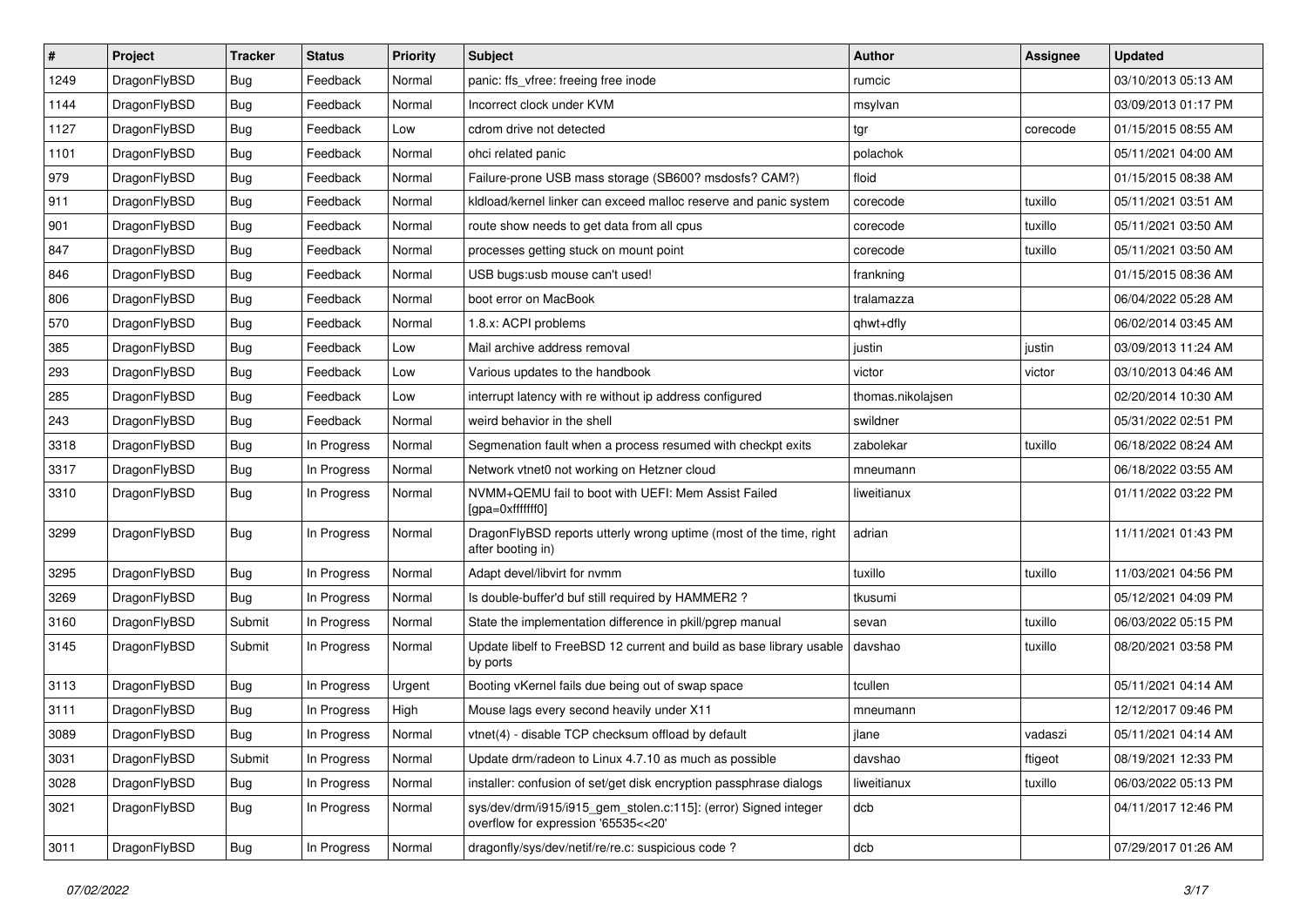| #    | Project      | <b>Tracker</b> | <b>Status</b> | <b>Priority</b> | Subject                                                                                                   | <b>Author</b>     | <b>Assignee</b> | <b>Updated</b>      |
|------|--------------|----------------|---------------|-----------------|-----------------------------------------------------------------------------------------------------------|-------------------|-----------------|---------------------|
| 2819 | DragonFlyBSD | Bug            | In Progress   | Normal          | Random micro system freezes after a week of uptime                                                        | ftigeot           | dillon          | 08/16/2015 08:46 PM |
| 2797 | DragonFlyBSD | Bug            | In Progress   | Low             | vkernels with & without machdep.pmap_mmu_optimize                                                         | yellowrabbit2010  |                 | 11/27/2021 08:06 AM |
| 2731 | DragonFlyBSD | Bug            | In Progress   | Normal          | Screen full of random colors when starting Xorg with Intel Haswell<br>HD Graphics P4600                   | ikatzmaier        |                 | 11/12/2014 04:08 PM |
| 2631 | DragonFlyBSD | <b>Bug</b>     | In Progress   | Low             | Verify library versioning current with full package build and switch it<br>on (after publishing packages) | tuxillo           |                 | 05/11/2021 04:06 AM |
| 2549 | DragonFlyBSD | Bug            | In Progress   | Normal          | netgraph7: Kernel page fault.                                                                             | russiane39        | nant            | 05/10/2013 11:20 PM |
| 2499 | DragonFlyBSD | Bug            | In Progress   | Urgent          | DRAGONFLY 3 2 lockd not responding correctly                                                              | Nerzhul           |                 | 01/22/2013 12:47 PM |
| 2414 | DragonFlyBSD | Bug            | In Progress   | Normal          | Lenovo S10 acpi freeze (not new)                                                                          | davshao           |                 | 05/11/2021 04:13 AM |
| 2391 | DragonFlyBSD | Bug            | In Progress   | Normal          | System lock with ahci and acpi enabled on ATI RS690 chipset with<br>SMB600 sata controller                | jorisgio          | vadaszi         | 06/03/2015 03:51 PM |
| 2360 | DragonFlyBSD | Bug            | In Progress   | Normal          | Wishlist: virtio driver import                                                                            | vsrinivas         |                 | 06/04/2022 04:16 AM |
| 2358 | DragonFlyBSD | Bug            | In Progress   | Normal          | DFBSD v3.0.2.32.g928ca - panic: hammer: insufficient undo FIFO<br>space!                                  | tuxillo           | tuxillo         | 05/10/2021 02:50 AM |
| 2353 | DragonFlyBSD | Bug            | In Progress   | Normal          | panic: assertion "gd->gd_spinlocks_wr == 0" failed in<br>bsd4 schedulerclock                              | jaydg             | alexh           | 11/28/2012 01:57 AM |
| 2351 | DragonFlyBSD | Bug            | In Progress   | Normal          | DFBSD v3.1.0.579.g44ccf - Stuck during startup, random freezes                                            | tuxillo           |                 | 04/24/2012 08:21 AM |
| 2345 | DragonFlyBSD | Bug            | In Progress   | Normal          | DFBSD v3.1.0.457.gd679f - NFS panic on diskless station                                                   | tuxillo           |                 | 04/07/2012 05:22 PM |
| 2296 | DragonFlyBSD | Bug            | In Progress   | High            | panic: assertion "m->wire count > 0" failed                                                               | thomas.nikolajsen |                 | 08/30/2012 06:09 AM |
| 2282 | DragonFlyBSD | Bug            | In Progress   | Normal          | gdb segfaults with certain corefiles                                                                      | tuxillo           |                 | 01/18/2012 04:40 PM |
| 2013 | DragonFlyBSD | Bug            | In Progress   | Normal          | oversized DMA request loop                                                                                | josepht           |                 | 05/11/2021 04:06 AM |
| 1921 | DragonFlyBSD | Bug            | In Progress   | Normal          | we miss mlockall                                                                                          | alexh             | tuxillo         | 06/18/2022 04:08 AM |
| 1819 | DragonFlyBSD | Bug            | In Progress   | Low             | truss - Major revamping task list                                                                         | tuxillo           | tuxillo         | 11/27/2021 08:45 AM |
| 1749 | DragonFlyBSD | Bug            | In Progress   | Normal          | HAMMER fsstress panic in hammer_flush_inode_core<br>'ip->flush_state != HAMMER_FST_FLUSH'                 | vsrinivas         |                 | 05/11/2021 04:06 AM |
| 1744 | DragonFlyBSD | Bug            | In Progress   | Normal          | HAMMER fsstress panic in hammer_setup_child_callback                                                      | vsrinivas         |                 | 05/11/2021 04:05 AM |
| 1700 | DragonFlyBSD | Submit         | In Progress   | Normal          | skip boot2 menu on <enter></enter>                                                                        | Johannes.Hofmann  | tuxillo         | 05/15/2022 08:35 AM |
| 1669 | DragonFlyBSD | Bug            | In Progress   | Normal          | Drive wont open using button                                                                              | elekktretterr     |                 | 02/29/2012 12:05 PM |
| 1661 | DragonFlyBSD | Bug            | In Progress   | Normal          | panic on password entry mount smb filesystem                                                              | vsrinivas         |                 | 11/27/2021 08:29 AM |
| 1584 | DragonFlyBSD | Bug            | In Progress   | Normal          | can't use ssh from jail: debug1: read passphrase: can't open<br>/dev/tty: Device busy                     | corecode          | tuxillo         | 05/11/2021 03:53 AM |
| 1583 | DragonFlyBSD | <b>Bug</b>     | In Progress   | Normal          | panic: assertion: cursor->trans->sync_lock_refs > 0 in<br>hammer_recover_cursor                           | corecode          | tuxillo         | 05/11/2021 03:53 AM |
| 1547 | DragonFlyBSD | <b>Bug</b>     | In Progress   | Normal          | disklabel64 automatic sizing                                                                              | corecode          | tuxillo         | 05/11/2021 03:52 AM |
| 1528 | DragonFlyBSD | Bug            | In Progress   | Normal          | ktrace does not show proper return values for pipe(2)                                                     | corecode          | tuxillo         | 05/11/2021 03:52 AM |
| 1502 | DragonFlyBSD | <b>Bug</b>     | In Progress   | Normal          | Lock while deleting files from nohistory HAMMER directories                                               | hasso             |                 | 03/10/2013 04:28 AM |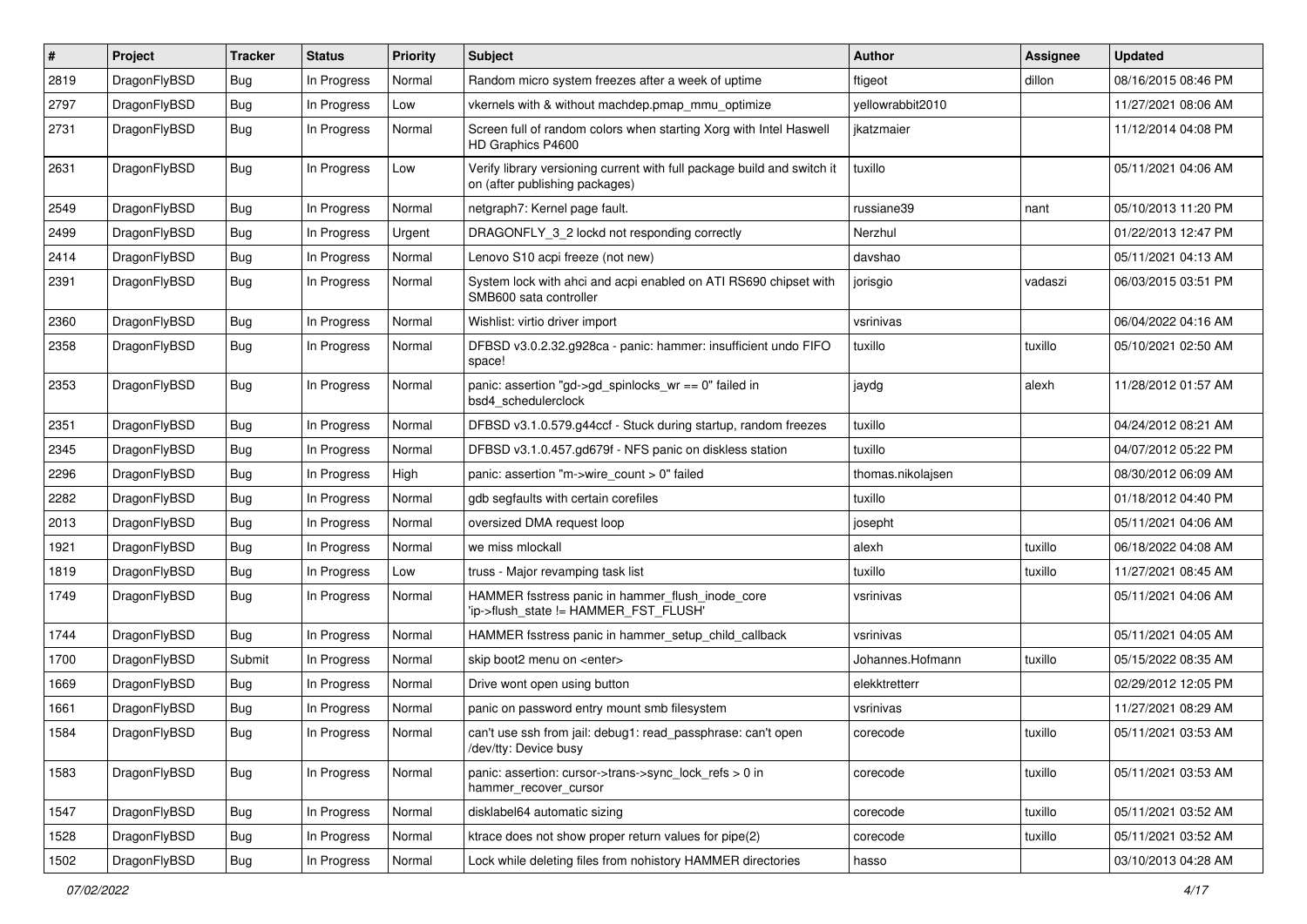| $\vert$ # | <b>Project</b> | <b>Tracker</b> | <b>Status</b> | <b>Priority</b> | <b>Subject</b>                                                                                            | Author             | Assignee  | <b>Updated</b>      |
|-----------|----------------|----------------|---------------|-----------------|-----------------------------------------------------------------------------------------------------------|--------------------|-----------|---------------------|
| 1475      | DragonFlyBSD   | Bug            | In Progress   | Normal          | kernel blocks with low memory and syscons setting a high res mode<br>/ scrollback                         | corecode           | tuxillo   | 05/11/2021 03:52 AM |
| 1469      | DragonFlyBSD   | <b>Bug</b>     | In Progress   | Normal          | Hammer history security concern                                                                           | corecode           | tuxillo   | 05/11/2021 03:52 AM |
| 1398      | DragonFlyBSD   | Submit         | In Progress   | Normal          | hdestroy(3) restricts hash key to point to malloc'ed space                                                | Anonymous          |           | 08/20/2021 04:06 PM |
| 1390      | DragonFlyBSD   | Bug            | In Progress   | Normal          | Use id_t type for {get,set}priority()                                                                     | Anonymous          | tuxillo   | 07/05/2019 02:18 AM |
| 1368      | DragonFlyBSD   | Bug            | In Progress   | Normal          | suspend signal race?                                                                                      | qhwt+dfly          |           | 05/11/2021 03:51 AM |
| 1336      | DragonFlyBSD   | Bug            | In Progress   | Normal          | Still looking for reports of missed directory entries w/ HAMMER                                           | dillon             |           | 05/11/2021 04:00 AM |
| 1307      | DragonFlyBSD   | <b>Bug</b>     | In Progress   | Normal          | hammer tid -2 shows unexpected result                                                                     | corecode           |           | 10/18/2016 05:29 PM |
| 1302      | DragonFlyBSD   | Bug            | In Progress   | Normal          | Checkpoint regression?                                                                                    | sjg                | sjg       | 07/10/2013 05:22 PM |
| 1218      | DragonFlyBSD   | Bug            | In Progress   | Normal          | panic: assertion: $error == 0$ in hammer start transaction                                                | rumcic             |           | 05/11/2021 04:00 AM |
| 1181      | DragonFlyBSD   | Bug            | In Progress   | Normal          | ACX111 panic                                                                                              | elekktretterr      |           | 05/11/2021 04:00 AM |
| 1148      | DragonFlyBSD   | <b>Bug</b>     | In Progress   | Low             | BCM4311 wireless network adapter detected but not functional                                              | archimedes.gaviola |           | 05/11/2021 04:00 AM |
| 1030      | DragonFlyBSD   | Bug            | In Progress   | Normal          | msdosfs umount panic                                                                                      | corecode           | tuxillo   | 05/11/2021 03:51 AM |
| 998       | DragonFlyBSD   | Bug            | In Progress   | Normal          | Unconfiguring a vn while it is mounted                                                                    | rumcic             | tuxillo   | 05/11/2021 04:00 AM |
| 884       | DragonFlyBSD   | Bug            | In Progress   | High            | Performance/memory problems under filesystem IO load                                                      | hasso              |           | 05/11/2021 03:50 AM |
| 781       | DragonFlyBSD   | <b>Bug</b>     | In Progress   | Normal          | fdisk uses wrong geometry on usb flash drives                                                             | corecode           | tuxillo   | 05/11/2021 03:50 AM |
| 742       | DragonFlyBSD   | <b>Bug</b>     | In Progress   | Normal          | umount problems with multiple mounts                                                                      | corecode           | tuxillo   | 06/25/2022 04:02 AM |
| 725       | DragonFlyBSD   | <b>Bug</b>     | In Progress   | Low             | 'make distribution' fails w/'ro' /usr/obj                                                                 | c.turner           |           | 03/09/2013 01:01 PM |
| 604       | DragonFlyBSD   | Bug            | In Progress   | Normal          | 1.8.1-RELEASE - clock runs fast on mainboard ASUS P5A-B                                                   | yeti               |           | 05/11/2021 03:55 AM |
| 331       | DragonFlyBSD   | Bug            | In Progress   | Normal          | ftpsesame (aka Bridging S01E03)                                                                           | bastyaelvtars      |           | 03/09/2013 12:28 PM |
| 168       | DragonFlyBSD   | <b>Bug</b>     | In Progress   | Normal          | Livelocked limit engaged while trying to setup IPW wireless                                               | mschacht           | sepherosa | 05/11/2021 04:05 AM |
| 3319      | DragonFlyBSD   | <b>Bug</b>     | New           | Normal          | setproctitle() calls can change effect of later setproctitle() calls                                      | tonyc              |           | 06/29/2022 06:10 PM |
| 3316      | DragonFlyBSD   | Bug            | New           | Normal          | hammer2_dirent_create() allows creating >1 dirents with the same<br>name                                  | tkusumi            |           | 06/05/2022 12:35 PM |
| 3314      | DragonFlyBSD   | <b>Bug</b>     | <b>New</b>    | Normal          | Bring virtio console(4) from FreeBSD                                                                      | tuxillo            | tuxillo   | 05/29/2022 08:24 AM |
| 3313      | DragonFlyBSD   | <b>Bug</b>     | New           | Normal          | Can't boot from my live USB at all. The kernel loading process<br>hangs.                                  | rempas             |           | 06/03/2022 12:16 AM |
| 3312      | DragonFlyBSD   | Submit         | <b>New</b>    | Normal          | hammer2: redundant chain modify after chain creation                                                      | tkusumi            |           | 05/15/2022 01:35 PM |
| 3311      | DragonFlyBSD   | Bug            | New           | Low             | TrueCrypt support may cause kernel crash                                                                  | arcade@b1t.name    |           | 04/29/2022 06:19 AM |
| 3302      | DragonFlyBSD   | <b>Bug</b>     | New           | Normal          | Will not boot on System76 Lemur Pro (lemp10)                                                              | piecuch            |           | 11/03/2021 10:21 AM |
| 3301      | DragonFlyBSD   | <b>Bug</b>     | New           | Normal          | Gkrellm from the packages is not showing logged in users in main<br>window, logged in users always $== 0$ | adrian             |           | 01/08/2022 04:24 AM |
| 3300      | DragonFlyBSD   | <b>Bug</b>     | New           | Normal          | Running Xvnc from TigerVNC package through the INETD daemon<br>in TCP WAIT mode fails hard                | adrian             |           | 01/08/2022 04:25 AM |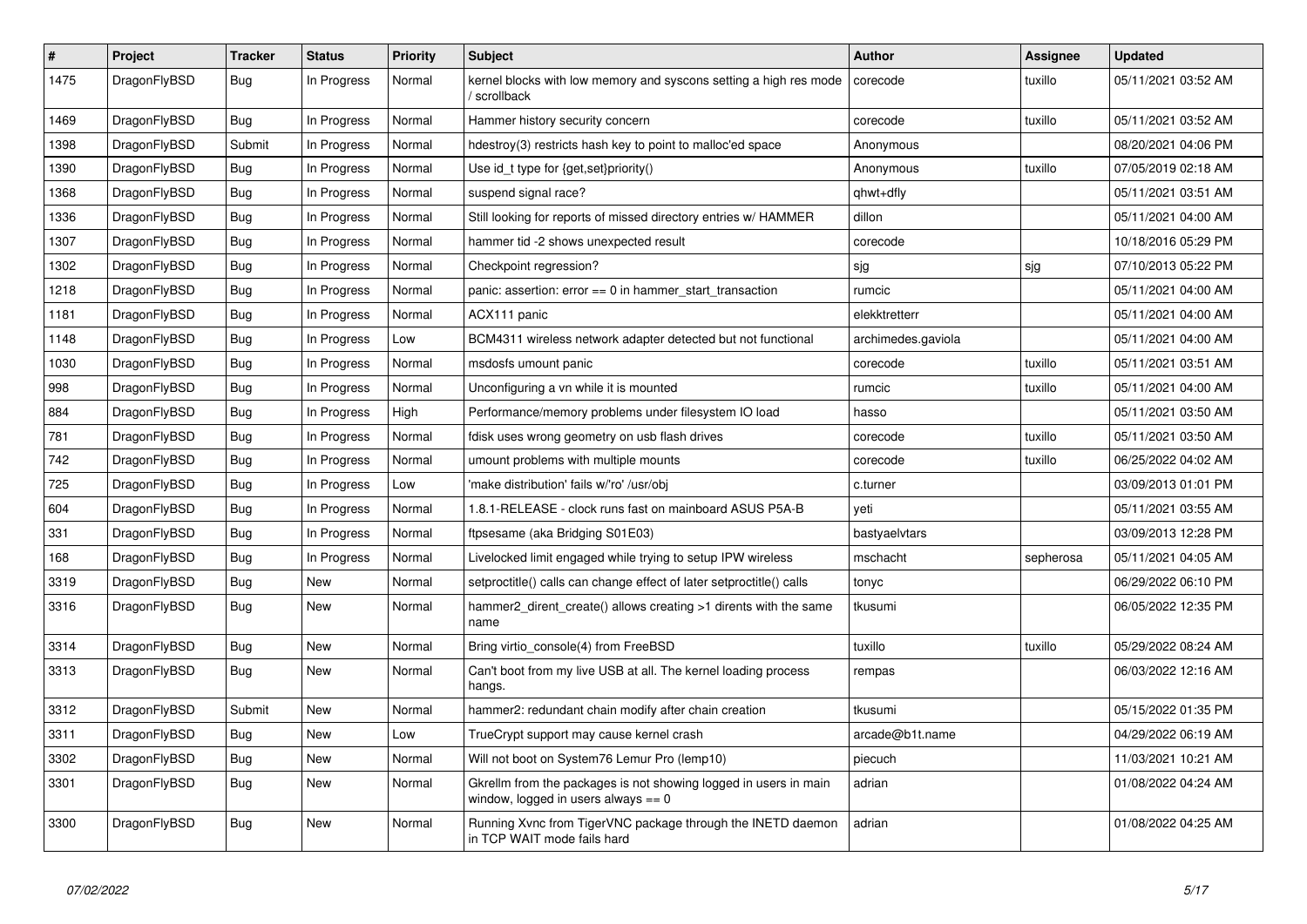| $\vert$ # | Project      | <b>Tracker</b> | <b>Status</b> | <b>Priority</b> | <b>Subject</b>                                                                             | Author            | <b>Assignee</b> | <b>Updated</b>      |
|-----------|--------------|----------------|---------------|-----------------|--------------------------------------------------------------------------------------------|-------------------|-----------------|---------------------|
| 3298      | DragonFlyBSD | Bug            | New           | Normal          | Running "w" and having logged in via XDM through VNC, "w" prints<br>an extra error message | piecuch           |                 | 10/25/2021 09:16 AM |
| 3284      | DragonFlyBSD | <b>Bug</b>     | <b>New</b>    | Normal          | Wrong towlower() result for U+038A                                                         | bhaible           |                 | 07/10/2021 03:34 AM |
| 3283      | DragonFlyBSD | Bug            | New           | Normal          | mknodat() cannot create FIFOs                                                              | bhaible           |                 | 07/10/2021 03:34 AM |
| 3282      | DragonFlyBSD | <b>Bug</b>     | <b>New</b>    | Normal          | unexpected errno value from fopen()                                                        | bhaible           |                 | 07/10/2021 03:34 AM |
| 3281      | DragonFlyBSD | <b>Bug</b>     | New           | Normal          | Crash after leaving unattended for a while                                                 | bhaible           |                 | 07/10/2021 03:32 AM |
| 3280      | DragonFlyBSD | Bug            | <b>New</b>    | Normal          | KMS console and i915(4) not working in 6.0                                                 | cmusser           |                 | 07/10/2021 03:35 AM |
| 3278      | DragonFlyBSD | <b>Bug</b>     | New           | Normal          | Second screen image is distorted                                                           | arcade@b1t.name   |                 | 07/10/2021 03:36 AM |
| 3276      | DragonFlyBSD | Submit         | New           | Normal          | Add option controlling whether gpt expand expands the last partition<br>(needs testing)    | falsifian         |                 | 07/10/2021 03:35 AM |
| 3266      | DragonFlyBSD | Bug            | New           | High            | Filesystems broken due to "KKASSERT(count &<br>TOK_COUNTMASK);"                            | tkusumi           |                 | 03/15/2021 01:21 PM |
| 3252      | DragonFlyBSD | Bug            | <b>New</b>    | Normal          | tcsetattr/tcgetattr set errno incorrectly on non-TTY                                       | tonyc             |                 | 10/26/2020 09:34 PM |
| 3249      | DragonFlyBSD | Bug            | New           | Normal          | HAMMER2 fsync(2) not working properly                                                      | tkusumi           |                 | 09/21/2020 07:07 AM |
| 3247      | DragonFlyBSD | Bug            | <b>New</b>    | Normal          | Kernel panic doing nothing much                                                            | phma              |                 | 09/12/2020 11:40 PM |
| 3246      | DragonFlyBSD | <b>Bug</b>     | New           | Normal          | HAMMER2 unable to handle ENOSPC properly                                                   | tkusumi           |                 | 09/04/2020 11:11 AM |
| 3245      | DragonFlyBSD | Bug            | <b>New</b>    | Normal          | panic: free: guard1x fail, i915 load from loader.conf                                      | polachok          |                 | 08/21/2020 10:36 AM |
| 3243      | DragonFlyBSD | <b>Bug</b>     | <b>New</b>    | Normal          | SMART status not reported properly for SSD disks                                           | daftaupe          |                 | 09/09/2020 11:03 PM |
| 3240      | DragonFlyBSD | <b>Bug</b>     | New           | High            | compile error because of openssl with /usr/dports/security/rhash for<br>mysql 8 install    | <b>UlasSAYGIN</b> |                 | 06/04/2020 08:05 AM |
| 3239      | DragonFlyBSD | Bug            | <b>New</b>    | Normal          | unable to SIGKILL glitched emacs                                                           | piecuch           |                 | 05/26/2020 03:30 AM |
| 3238      | DragonFlyBSD | <b>Bug</b>     | New           | Normal          | race conditions when printing from vkernel console                                         | piecuch           |                 | 05/19/2020 02:50 PM |
| 3235      | DragonFlyBSD | Bug            | <b>New</b>    | Normal          | Kernel panic in devfs_vnops.c                                                              | mneumann          |                 | 04/28/2020 07:00 AM |
| 3231      | DragonFlyBSD | <b>Bug</b>     | New           | Normal          | wifi drops on 5.8                                                                          | tse               |                 | 04/06/2020 05:08 AM |
| 3228      | DragonFlyBSD | Bug            | New           | Low             | pfi kif unref: state refcount $\leq 0$ in dmesg                                            | justin            |                 | 03/05/2021 06:39 AM |
| 3227      | DragonFlyBSD | Submit         | <b>New</b>    | Normal          | Add HAMMER2 instructions in the installation medium README                                 | daftaupe          |                 | 03/26/2020 03:34 PM |
| 3226      | DragonFlyBSD | <b>Bug</b>     | New           | Normal          | Xorg freezes in vm: thread stuck in "objtrm1"                                              | peeter            |                 | 04/08/2020 02:10 AM |
| 3225      | DragonFlyBSD | Bug            | New           | Normal          | nfsd freeze when using qemu                                                                | tse               |                 | 03/17/2020 11:52 AM |
| 3224      | DragonFlyBSD | <b>Bug</b>     | New           | Normal          | Kernel panic when trying to ping6                                                          | zhtw              |                 | 03/08/2020 08:55 AM |
| 3222      | DragonFlyBSD | <b>Bug</b>     | New           | Normal          | gcc - undefined reference to '__atomic_load' (missing libatomic?)                          | mneumann          |                 | 02/08/2020 02:45 AM |
| 3219      | DragonFlyBSD | Bug            | New           | Normal          | x11/xorg port can not be build                                                             | <b>UlasSAYGIN</b> |                 | 03/31/2020 08:57 AM |
| 3218      | DragonFlyBSD | <b>Bug</b>     | New           | Normal          | Kernel panics are not sent to comconsole when booted over EFI                              | mqudsi            |                 | 12/02/2019 08:52 PM |
| 3217      | DragonFlyBSD | <b>Bug</b>     | New           | Normal          | rescue tools: make install fails if rescue folder doesn't exist                            | t dfbsd           |                 | 11/27/2019 08:16 PM |
| 3215      | DragonFlyBSD | <b>Bug</b>     | New           | Normal          | Hang in tcdrain(3) after write(3)                                                          | noloader          |                 | 11/25/2019 03:08 PM |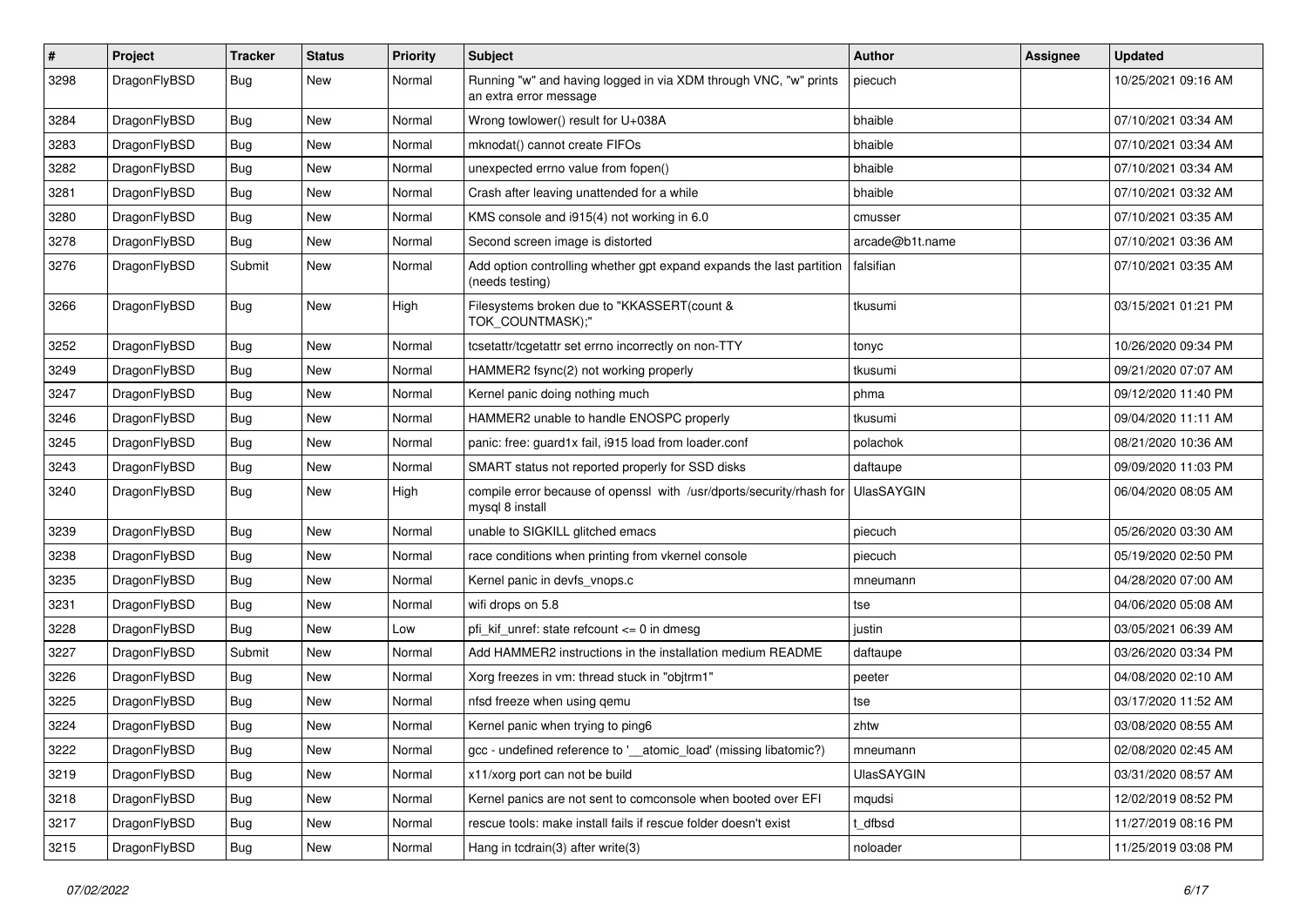| $\sharp$ | Project      | <b>Tracker</b> | <b>Status</b> | <b>Priority</b> | Subject                                                                                                                                                     | <b>Author</b>   | Assignee | <b>Updated</b>      |
|----------|--------------|----------------|---------------|-----------------|-------------------------------------------------------------------------------------------------------------------------------------------------------------|-----------------|----------|---------------------|
| 3209     | DragonFlyBSD | <b>Bug</b>     | <b>New</b>    | Normal          | svc has some minor bugs                                                                                                                                     | arcade@b1t.name |          | 10/24/2019 09:08 AM |
| 3208     | DragonFlyBSD | <b>Bug</b>     | New           | Normal          | Crash related to nfsd                                                                                                                                       | tse             |          | 06/11/2020 05:52 AM |
| 3206     | DragonFlyBSD | Submit         | New           | Normal          | update psm/kbd to FreeBSD 12.0 code                                                                                                                         | htse            |          | 10/05/2019 03:49 PM |
| 3201     | DragonFlyBSD | Submit         | New           | Normal          | Fixes make search display                                                                                                                                   | htse            |          | 08/20/2021 04:02 PM |
| 3199     | DragonFlyBSD | <b>Bug</b>     | <b>New</b>    | Normal          | PFS label not found panic                                                                                                                                   | tse             |          | 08/21/2019 03:51 AM |
| 3197     | DragonFlyBSD | <b>Bug</b>     | <b>New</b>    | Normal          | DragonFly upgrades                                                                                                                                          | tse             |          | 04/18/2020 04:18 PM |
| 3196     | DragonFlyBSD | <b>Bug</b>     | New           | Normal          | test issue after redmine upgrade (2)                                                                                                                        | tuxillo         |          | 07/05/2019 04:33 AM |
| 3194     | DragonFlyBSD | <b>Bug</b>     | <b>New</b>    | High            | Hammer kernel crash on mirror-stream of PFS after upgrade<br>(assertion "cursor->flags &<br>HAMMER_CURSOR_ITERATE_CHECK" failed in<br>hammer_btree_iterate) | Anonymous       |          | 06/29/2019 01:32 PM |
| 3189     | DragonFlyBSD | <b>Bug</b>     | New           | Normal          | Allow DragonFly Mail Agent to accept an alternate config via<br>command line switch                                                                         | iang            |          | 08/16/2021 12:42 AM |
| 3184     | DragonFlyBSD | <b>Bug</b>     | <b>New</b>    | Normal          | tsleep(9) return value when PCATCH specified                                                                                                                | tkusumi         |          | 04/03/2019 06:49 AM |
| 3170     | DragonFlyBSD | <b>Bug</b>     | <b>New</b>    | Normal          | repeatable nfsd crash                                                                                                                                       | tse             |          | 06/11/2020 05:52 AM |
| 3165     | DragonFlyBSD | <b>Bug</b>     | New           | Normal          | Looping at boot time                                                                                                                                        | gop             |          | 12/28/2018 01:04 PM |
| 3157     | DragonFlyBSD | <b>Bug</b>     | <b>New</b>    | Normal          | TP-Link UE300 not working in 5.2-RELEASE                                                                                                                    | tuxillo         |          | 11/15/2018 02:08 PM |
| 3154     | DragonFlyBSD | Submit         | New           | Normal          | Update serial handling in bootloader                                                                                                                        | ddegroot        | dillon   | 11/06/2018 11:21 PM |
| 3147     | DragonFlyBSD | Submit         | New           | Normal          | Enable headless installation                                                                                                                                | ddegroot        |          | 10/09/2018 01:25 PM |
| 3143     | DragonFlyBSD | <b>Bug</b>     | New           | Normal          | assertion "0" failed in hammer2_inode_xop_chain_sync                                                                                                        | cbin            |          | 07/18/2018 12:50 PM |
| 3142     | DragonFlyBSD | Submit         | <b>New</b>    | Normal          | lib/libdmsg: Unbreak using new API EVP_CIPHER_CTX_new()                                                                                                     | tkusumi         |          | 07/08/2018 04:18 AM |
| 3141     | DragonFlyBSD | <b>Bug</b>     | New           | Normal          | dhclient blocks boot process                                                                                                                                | rowo            |          | 12/16/2018 11:01 AM |
| 3139     | DragonFlyBSD | <b>Bug</b>     | <b>New</b>    | Normal          | USB Mouse Does Not Work in DragonflyBSD guest on VirtualBox                                                                                                 | chiguy1256      |          | 06/24/2018 10:14 PM |
| 3135     | DragonFlyBSD | Submit         | New           | Normal          | Add EVFILT_RECV and EVFILT_SEND                                                                                                                             | tautolog        |          | 05/25/2018 09:59 PM |
| 3134     | DragonFlyBSD | <b>Bug</b>     | New           | Normal          | RFC 3021 (/31 networks) appear to be unsupported                                                                                                            | jailbird        |          | 05/16/2018 11:03 PM |
| 3132     | DragonFlyBSD | <b>Bug</b>     | <b>New</b>    | Low             | unifdef mined                                                                                                                                               | bcallah         |          | 04/26/2018 08:34 PM |
| 3129     | DragonFlyBSD | <b>Bug</b>     | New           | High            | Kernel panic with 5.2.0 on A2SDi-4C-HLN4F                                                                                                                   | stateless       |          | 04/24/2018 12:50 AM |
| 3124     | DragonFlyBSD | <b>Bug</b>     | <b>New</b>    | High            | DragonFlyBSD 5.0.2 with Hammer2 with UEFI install doesn't boot                                                                                              | wiesl           |          | 06/18/2019 05:07 AM |
| 3120     | DragonFlyBSD | <b>Bug</b>     | New           | Normal          | Intel AC 8260 firmware does not load                                                                                                                        | Vintodrimmer    |          | 08/28/2018 03:30 AM |
| 3117     | DragonFlyBSD | <b>Bug</b>     | New           | Normal          | Problem with colours if "intel" video-driver used                                                                                                           | dpostolov       |          | 01/07/2018 11:35 PM |
| 3116     | DragonFlyBSD | <b>Bug</b>     | New           | Normal          | da0 detects on very big volume if to _remove_ usb install stick and<br>reboot on Intel NUC5PPYH                                                             | dpostolov       |          | 01/07/2018 09:40 PM |
| 3110     | DragonFlyBSD | <b>Bug</b>     | <b>New</b>    | Normal          | crash with ipfw3 under load                                                                                                                                 | bnegre82        |          | 12/09/2017 06:22 AM |
| 3107     | DragonFlyBSD | Bug            | <b>New</b>    | Low             | ACPI interrupt storm when loading i915 on Lenovo T460                                                                                                       | oyvinht         |          | 07/15/2020 07:01 AM |
| 3101     | DragonFlyBSD | <b>Bug</b>     | New           | Low             | PFI CGI install not working in dragonflybsd 5.0.1 USB install                                                                                               | bnegre82        |          | 05/11/2021 04:14 AM |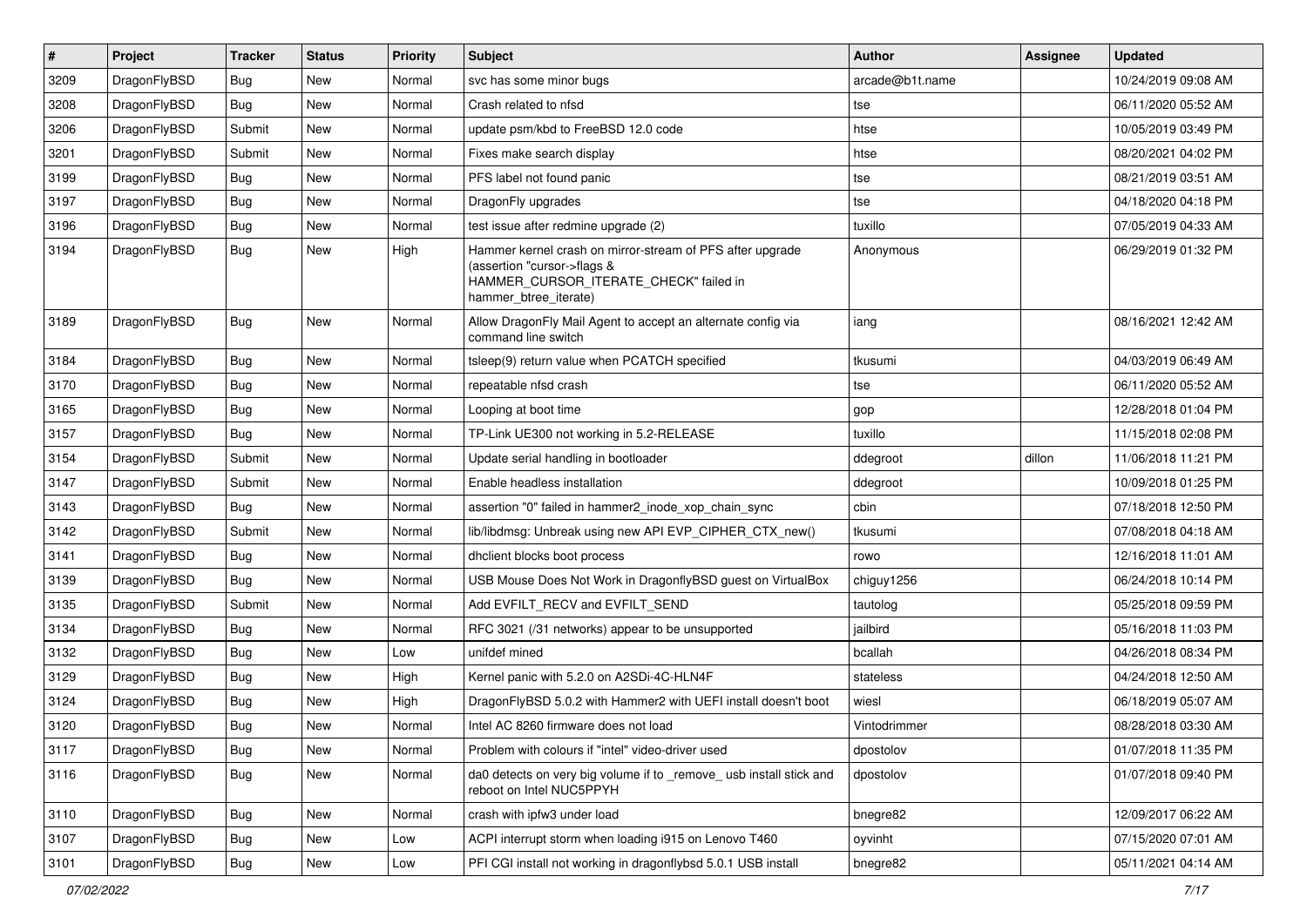| $\pmb{\#}$ | Project      | <b>Tracker</b> | <b>Status</b> | <b>Priority</b> | <b>Subject</b>                                                                                          | Author                 | Assignee | <b>Updated</b>      |
|------------|--------------|----------------|---------------|-----------------|---------------------------------------------------------------------------------------------------------|------------------------|----------|---------------------|
| 3076       | DragonFlyBSD | Bug            | New           | Normal          | sys/dev/netif/ig_hal/e1000_ich8lan.c:1594: sanity checking mixup ?                                      | dcb                    |          | 10/11/2017 01:58 AM |
| 3052       | DragonFlyBSD | Bug            | <b>New</b>    | Normal          | panic DragonFly v4.8.1-RELEASE by mounting a malformed NTFS<br>image [64.000]                           | open.source@ribose.com |          | 08/14/2017 03:22 AM |
| 3051       | DragonFlyBSD | Bug            | New           | Normal          | panic DragonFly v4.8.1-RELEASE by mounting a malformed NTFS<br>image [12.000]                           | open.source@ribose.com |          | 08/14/2017 03:20 AM |
| 3049       | DragonFlyBSD | Bug            | <b>New</b>    | Normal          | panic DragonFly v4.8.1-RELEASE by mounting a malformed<br>msdosfs image [12.128]                        | open.source@ribose.com |          | 08/14/2017 02:53 AM |
| 3047       | DragonFlyBSD | Bug            | <b>New</b>    | Normal          | HAMMER critical write error                                                                             | samuel                 |          | 06/19/2019 09:50 AM |
| 3041       | DragonFlyBSD | Submit         | New           | Normal          | firmware: Remove embedding of multiple images in one module.                                            | Anonymous              |          | 12/25/2020 02:15 AM |
| 3036       | DragonFlyBSD | Bug            | <b>New</b>    | Normal          | panic in icmp_redirect_start() ASSERT_IN_NETISR(0)                                                      | tautolog               |          | 05/11/2017 07:27 PM |
| 3035       | DragonFlyBSD | <b>Bug</b>     | New           | Normal          | panic: assertion "cpu >= 0 && cpu < ncpus" failed in netisr_cpuport<br>at /usr/src/sys/net/netisr2.h:87 | masu                   |          | 05/11/2017 01:24 AM |
| 3029       | DragonFlyBSD | Bug            | <b>New</b>    | Normal          | Running DflyBSD 4.8 on FreeBSD bhyve as a guest                                                         | iron                   |          | 05/13/2022 04:33 AM |
| 3025       | DragonFlyBSD | Bug            | <b>New</b>    | Normal          | sys/dev/powermng/powernow/powernow.c:284: bad comparison?                                               | dcb                    |          | 09/23/2017 07:45 AM |
| 3024       | DragonFlyBSD | Bug            | <b>New</b>    | Low             | sys/dev/netif/wi/if wi.c:1090]: (style) Redundant condition                                             | dcb                    |          | 04/11/2017 11:56 AM |
| 3022       | DragonFlyBSD | <b>Bug</b>     | New           | Normal          | sys/dev/netif/ath/ath/if_ath.c:2142: strange bitmask?                                                   | dcb                    |          | 04/11/2017 11:49 AM |
| 3018       | DragonFlyBSD | Bug            | New           | Normal          | sys/bus/u4b/wlan/if_run.c:5464]: (style) Redundant condition                                            | dcb                    |          | 04/11/2017 11:26 AM |
| 3006       | DragonFlyBSD | Bug            | New           | Normal          | boot0cfg: panic in kern_udev.c in function _udev_dict_set_cstr when<br>installing in VirtualBox         | <b>MichiGreat</b>      |          | 04/01/2017 02:22 PM |
| 2994       | DragonFlyBSD | Bug            | <b>New</b>    | Normal          | Intermittent boot hangs after git: hammer - HAMMER Version 7                                            | davshao                |          | 03/30/2017 02:06 PM |
| 2972       | DragonFlyBSD | Bug            | <b>New</b>    | Normal          | ipfw3 "deny to me" does not work correctly                                                              | mneumann               |          | 12/27/2016 12:11 PM |
| 2970       | DragonFlyBSD | Bug            | New           | Normal          | kernel 4.7: "Is -l" causes panic on UDF filesystem: "bgetvp -<br>overlapping buffer"                    | peeter                 |          | 12/21/2016 02:46 AM |
| 2936       | DragonFlyBSD | Bug            | New           | Normal          | loader.efi crashes while loading kernel                                                                 | spaceille              |          | 08/20/2016 06:17 AM |
| 2933       | DragonFlyBSD | Submit         | New           | Normal          | Remove unix domain socket support from cat(1)                                                           | sevan                  |          | 08/01/2016 08:10 PM |
| 2931       | DragonFlyBSD | Bug            | <b>New</b>    | Low             | 'gdb' of 'vkernel' unable to print backtrace                                                            | tofergus               |          | 07/26/2016 01:51 PM |
| 2930       | DragonFlyBSD | Bug            | <b>New</b>    | High            | 'objcache' causes panic during 'nfs_readdir'                                                            | tofergus               |          | 07/26/2016 01:09 PM |
| 2924       | DragonFlyBSD | <b>Bug</b>     | New           | Normal          | cat -v fails to tag characters in extended table with M- prefix with<br>some locales                    | sevan                  |          | 07/11/2016 07:18 AM |
| 2921       | DragonFlyBSD | Submit         | New           | Normal          | Allow moused to accept userland mouse events                                                            | tautolog               |          | 05/11/2021 04:08 AM |
| 2917       | DragonFlyBSD | <b>Bug</b>     | New           | Normal          | da8: reading primary partition table: error accessing offset<br>000000000000 for 512                    | liweitianux            |          | 05/11/2021 08:43 PM |
| 2915       | DragonFlyBSD | <b>Bug</b>     | New           | High            | Hammer mirror-copy problem                                                                              | t_dfbsd                |          | 08/25/2016 05:28 AM |
| 2898       | DragonFlyBSD | Bug            | New           | Normal          | HAMMER panic                                                                                            | pavalos                |          | 11/03/2018 07:05 AM |
| 2892       | DragonFlyBSD | <b>Bug</b>     | New           | Normal          | swap_pager:indefinite wait bufferf error                                                                | <b>Ihmwzy</b>          |          | 02/21/2016 10:32 PM |
| 2891       | DragonFlyBSD | Bug            | New           | Normal          | Kernel panic in IEEE802.11 related code                                                                 | shamaz                 |          | 05/29/2016 05:49 PM |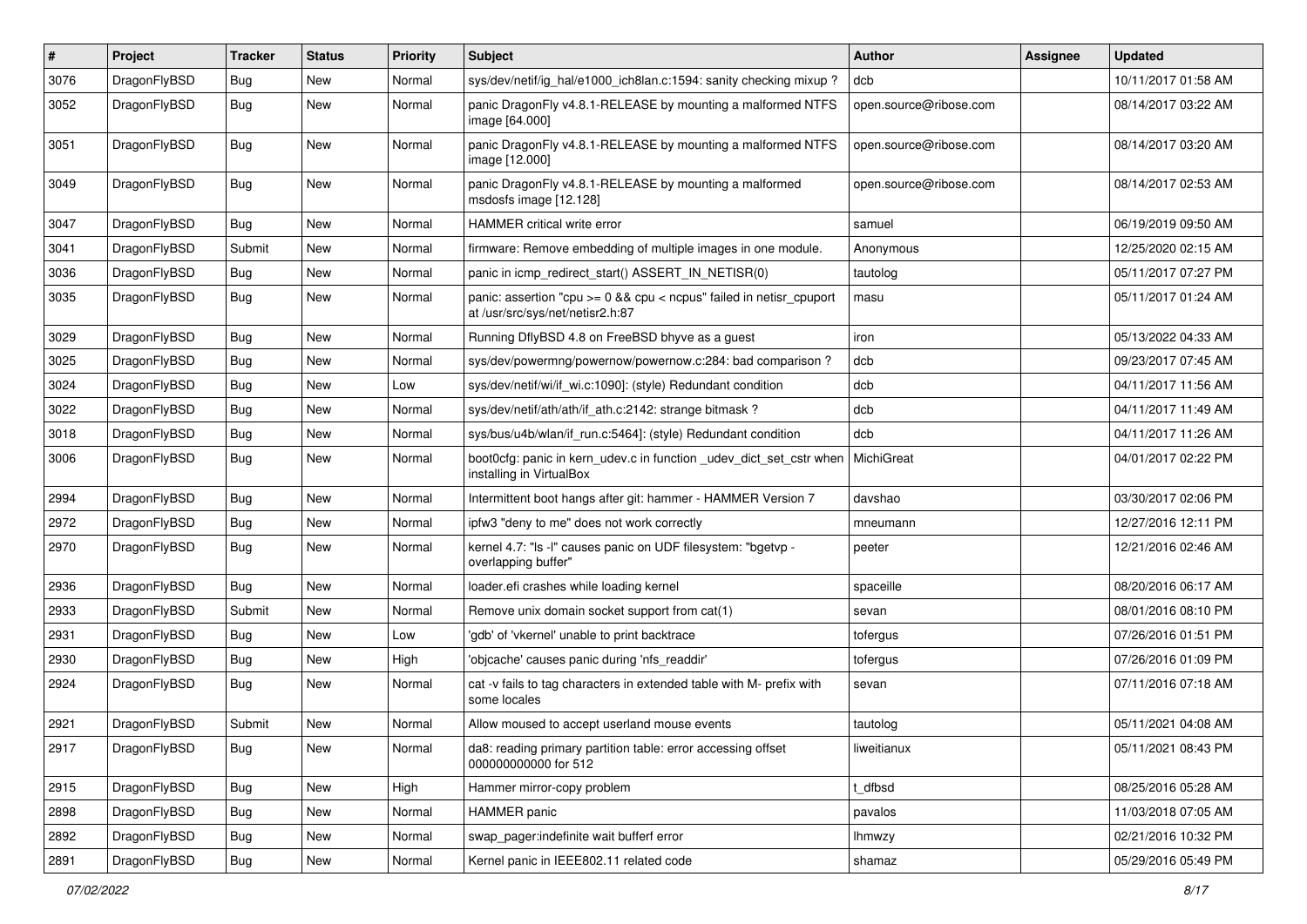| $\sharp$ | Project      | <b>Tracker</b> | <b>Status</b> | <b>Priority</b> | Subject                                                                                                                                                  | <b>Author</b>    | <b>Assignee</b> | <b>Updated</b>      |
|----------|--------------|----------------|---------------|-----------------|----------------------------------------------------------------------------------------------------------------------------------------------------------|------------------|-----------------|---------------------|
| 2890     | DragonFlyBSD | Bug            | New           | Normal          | not able to boot usb installer on Toshiba Chromebook 2                                                                                                   | johnnywhishbone  |                 | 02/22/2016 03:42 AM |
| 2887     | DragonFlyBSD | <b>Bug</b>     | New           | Low             | Missing extattr_namespace_to_string and<br>extattr string to namespace functions                                                                         | rubenk           |                 | 02/06/2016 05:09 AM |
| 2886     | DragonFlyBSD | Bug            | <b>New</b>    | Normal          | dragonfly mail agent: sending a testmail causes high system load                                                                                         | worf             |                 | 02/05/2016 05:53 AM |
| 2882     | DragonFlyBSD | Bug            | New           | Low             | bridge sends packets from individual interfaces                                                                                                          | arcade@b1t.name  |                 | 01/09/2016 12:43 PM |
| 2881     | DragonFlyBSD | Bug            | New           | Normal          | Pulseaudio hangs/resets system when starting X11                                                                                                         | mneumann         |                 | 01/09/2016 03:08 AM |
| 2878     | DragonFlyBSD | <b>Bug</b>     | New           | Low             | [fix] CCVER problem when using clang and cpu extensions<br>(intrinsics)                                                                                  | arcade@b1t.name  |                 | 06/24/2016 04:25 AM |
| 2877     | DragonFlyBSD | Bug            | <b>New</b>    | Low             | sed fails when working with UTF-8 locale and non-UTF symbols                                                                                             | arcade@b1t.name  |                 | 12/30/2015 11:20 AM |
| 2874     | DragonFlyBSD | Bug            | <b>New</b>    | Normal          | make world DESTDIR=/emptydir fails                                                                                                                       | pascii           |                 | 12/25/2015 07:04 AM |
| 2870     | DragonFlyBSD | Bug            | New           | High            | Broken text and icons when glamor acceleration is used                                                                                                   | 375gnu           | ftigeot         | 01/31/2016 12:13 AM |
| 2863     | DragonFlyBSD | Bug            | <b>New</b>    | Normal          | HAMMER synch tid is zero                                                                                                                                 | shamaz           |                 | 12/12/2015 11:24 PM |
| 2859     | DragonFlyBSD | Bug            | New           | Low             | Installer configuration menu always highlights "Select timezone", no<br>matter which step was last completed.                                            | cgag             |                 | 12/02/2015 01:54 PM |
| 2858     | DragonFlyBSD | Bug            | New           | Low             | Installer "Local or UTC" question should have "No" selected by<br>default.                                                                               | cgag             |                 | 12/02/2015 01:18 PM |
| 2857     | DragonFlyBSD | Bug            | New           | Normal          | hammer stalls via bitcoin-qt                                                                                                                             | tkusumi          |                 | 11/30/2015 06:52 AM |
| 2852     | DragonFlyBSD | Bug            | New           | Normal          | Hammer File System - hangs on undo during system boot / mount -<br>will not recover on DragonFlyBSD newer than 3.6.0                                     | abale            |                 | 05/11/2021 04:07 AM |
| 2840     | DragonFlyBSD | Bug            | <b>New</b>    | Normal          | wrong voltage is reported                                                                                                                                | yellowrabbit2010 |                 | 09/11/2015 06:09 PM |
| 2835     | DragonFlyBSD | Bug            | New           | Normal          | /usr/include/c++/5.0/bits/c++locale.h likes<br>POSIX C SOURCE>=200809                                                                                    | davshao          |                 | 11/18/2015 03:40 AM |
| 2828     | DragonFlyBSD | Bug            | New           | High            | On AMD APUs and Bulldozer CPUs, the machdep.cpu_idle_hlt<br>sysctl should be 3 by default                                                                | vadaszi          | vadaszi         | 05/11/2021 04:07 AM |
| 2825     | DragonFlyBSD | Bug            | New           | High            | 3x dhclient = hanging system (objcache exhausted)                                                                                                        | jaccovonb        | sepherosa       | 05/11/2021 03:55 AM |
| 2822     | DragonFlyBSD | Bug            | New           | Normal          | USB 3.0 stick throws "reading primary partition table: error<br>accessing offset 000[] for 152" error, while the stick works on any<br>other OS I tested | revuwa           | profmakx        | 06/29/2015 05:56 AM |
| 2820     | DragonFlyBSD | Bug            | <b>New</b>    | Normal          | TP-Link USB Wi-Fi adapter cannot be reattached to the system                                                                                             | shamaz           |                 | 05/22/2015 09:45 PM |
| 2816     | DragonFlyBSD | Bug            | New           | Normal          | A multitasking process being debugged can get stuck                                                                                                      | phma             |                 | 05/19/2015 03:57 AM |
| 2812     | DragonFlyBSD | Bug            | <b>New</b>    | Normal          | Panic on Intel DE3815TYKHE                                                                                                                               | tmorp            |                 | 05/14/2015 03:14 PM |
| 2809     | DragonFlyBSD | <b>Bug</b>     | <b>New</b>    | Normal          | hammer mirror-stream                                                                                                                                     | masu             |                 | 04/10/2015 12:33 AM |
| 2808     | DragonFlyBSD | Bug            | New           | Normal          | X freeze by switching between X and VT - results in black screen                                                                                         | lukesky333       |                 | 05/11/2021 03:55 AM |
| 2806     | DragonFlyBSD | <b>Bug</b>     | <b>New</b>    | Normal          | failed to configure a link-local address on ath0 (errno = 22)                                                                                            | Chingyuan        |                 | 05/25/2021 01:00 AM |
| 2803     | DragonFlyBSD | <b>Bug</b>     | New           | Normal          | HAMMER: Warning: UNDO area too small!                                                                                                                    | ftigeot          |                 | 03/11/2015 03:42 PM |
| 2802     | DragonFlyBSD | <b>Bug</b>     | New           | Normal          | USB Wifi urtwn0 crash from cd boot                                                                                                                       | opvalues         |                 | 03/10/2015 01:07 AM |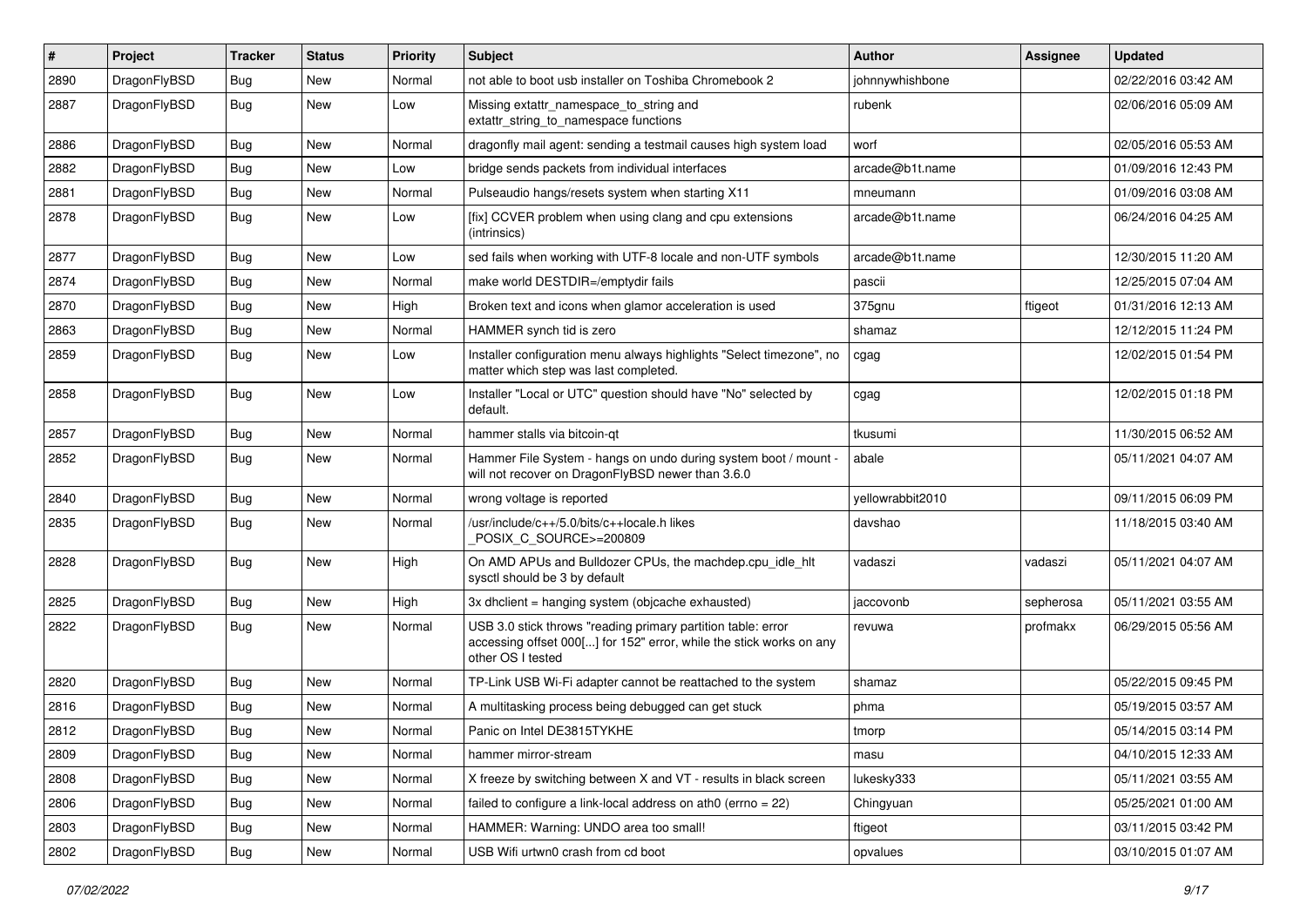| $\vert$ # | Project      | <b>Tracker</b> | <b>Status</b> | <b>Priority</b> | <b>Subject</b>                                                                                   | <b>Author</b> | Assignee | <b>Updated</b>      |
|-----------|--------------|----------------|---------------|-----------------|--------------------------------------------------------------------------------------------------|---------------|----------|---------------------|
| 2799      | DragonFlyBSD | <b>Bug</b>     | <b>New</b>    | Normal          | Fatal trap 12 caused by moused(8) -p /dev/cual0                                                  | opvalues      |          | 03/04/2015 11:01 PM |
| 2790      | DragonFlyBSD | Submit         | <b>New</b>    | Low             | filedesc softrefs increment code factoring                                                       | dclink        |          | 02/21/2015 04:00 AM |
| 2788      | DragonFlyBSD | <b>Bug</b>     | <b>New</b>    | Normal          | ioctl GSLICEINFO: Not working for vnode slice                                                    | mneumann      |          | 02/12/2015 07:49 AM |
| 2746      | DragonFlyBSD | <b>Bug</b>     | <b>New</b>    | Normal          | some fraction of xterms started from the xmonad window manager<br>get killed with SIGALRM        | isenmann      | profmakx | 12/28/2014 02:51 AM |
| 2738      | DragonFlyBSD | <b>Bug</b>     | <b>New</b>    | Normal          | Hammer: Strange behavior when trying to recover old version of<br>moved file                     | roland        |          | 11/20/2014 08:02 AM |
| 2736      | DragonFlyBSD | Bug            | <b>New</b>    | High            | kernel panics on acpi timer probe function                                                       | cnb           |          | 05/11/2021 03:55 AM |
| 2735      | DragonFlyBSD | Bug            | <b>New</b>    | Urgent          | iwn panics SYSSASSERT                                                                            | cnb           |          | 05/11/2021 03:55 AM |
| 2712      | DragonFlyBSD | <b>Bug</b>     | <b>New</b>    | Normal          | connect(2) returns EINVAL when retrying after ECONNREFUSED                                       | jorisgio      |          | 08/14/2014 05:31 PM |
| 2708      | DragonFlyBSD | Bug            | <b>New</b>    | Normal          | unable to send TCP nor UDP on age(4) interface                                                   | dermiste      |          | 05/11/2021 03:54 AM |
| 2688      | DragonFlyBSD | <b>Bug</b>     | <b>New</b>    | Normal          | 67613368bdda7 Fix wrong checks for U4B presence Asrock Z77M<br>difficulty detecting USB keyboard | davshao       |          | 06/28/2014 07:08 PM |
| 2687      | DragonFlyBSD | <b>Bug</b>     | <b>New</b>    | Normal          | natacontrol software RAID in installer                                                           | csmelosky     |          | 06/22/2014 12:03 PM |
| 2680      | DragonFlyBSD | Bug            | <b>New</b>    | Low             | boot0cfg update makes box unbootable                                                             | herrgard      |          | 06/10/2014 06:02 AM |
| 2675      | DragonFlyBSD | <b>Bug</b>     | <b>New</b>    | Low             | Ultimate N WiFi Link 5300 get iwn_intr: fatal firmware error on 5GHz                             | revuwa        |          | 05/11/2021 04:07 AM |
| 2674      | DragonFlyBSD | <b>Bug</b>     | New           | Normal          | <b>GPT Support</b>                                                                               | ftigeot       |          | 12/28/2015 02:54 PM |
| 2657      | DragonFlyBSD | <b>Bug</b>     | <b>New</b>    | High            | Needs acl to migrate our servers                                                                 | ferney        |          | 03/31/2014 11:37 AM |
| 2652      | DragonFlyBSD | Bug            | <b>New</b>    | Normal          | 189a0ff3761b47  ix: Implement MSI-X support locks up Lenovo<br>S10 Intel Atom n270               | davshao       |          | 05/14/2014 01:55 AM |
| 2647      | DragonFlyBSD | <b>Bug</b>     | <b>New</b>    | Normal          | HAMMER panic on 3.6.0                                                                            | tuxillo       |          | 05/11/2021 03:54 AM |
| 2645      | DragonFlyBSD | <b>Bug</b>     | <b>New</b>    | Normal          | panic with dsched fq and ioprio                                                                  | jyoung15      |          | 02/20/2014 07:29 AM |
| 2641      | DragonFlyBSD | Bug            | <b>New</b>    | Normal          | Panic when loading natapci as module                                                             | tuxillo       |          | 05/11/2021 03:54 AM |
| 2630      | DragonFlyBSD | <b>Bug</b>     | New           | Normal          | Bring in latest iconv fixes from FreeBSD10 as well as csmapper<br>updates                        | tuxillo       |          | 05/11/2021 03:54 AM |
| 2629      | DragonFlyBSD | <b>Bug</b>     | <b>New</b>    | Normal          | Replace gcc44 with llvm34, clang34, and libc++                                                   | tuxillo       |          | 06/02/2014 02:30 PM |
| 2626      | DragonFlyBSD | <b>Bug</b>     | <b>New</b>    | Normal          | iwn driver drops with error: "firmware error 'iwn_intr: fatal firmware<br>error"                 | rodyaj        |          | 01/09/2014 05:50 AM |
| 2622      | DragonFlyBSD | Bug            | <b>New</b>    | Normal          | VAIO FIT15E fn keys support                                                                      | nonsolosoft   |          | 12/31/2013 01:31 AM |
| 2621      | DragonFlyBSD | <b>Bug</b>     | <b>New</b>    | Normal          | core dump using cdrom                                                                            | nonsolosoft   |          | 12/27/2013 12:43 AM |
| 2620      | DragonFlyBSD | Bug            | <b>New</b>    | Normal          | moused problem                                                                                   | FilippoMo     |          | 12/20/2013 10:32 AM |
| 2619      | DragonFlyBSD | Bug            | <b>New</b>    | Normal          | DragonFly 3.6 can't be installed on a 6TB volume                                                 | ftigeot       |          | 02/23/2014 11:55 PM |
| 2618      | DragonFlyBSD | Bug            | <b>New</b>    | Normal          | mouse problem on RELEASE-3 6 0                                                                   | FilippoMo     |          | 12/20/2013 03:26 AM |
| 2611      | DragonFlyBSD | <b>Bug</b>     | <b>New</b>    | Normal          | Change in IP address results in network not working                                              | phma          |          | 12/05/2013 07:55 PM |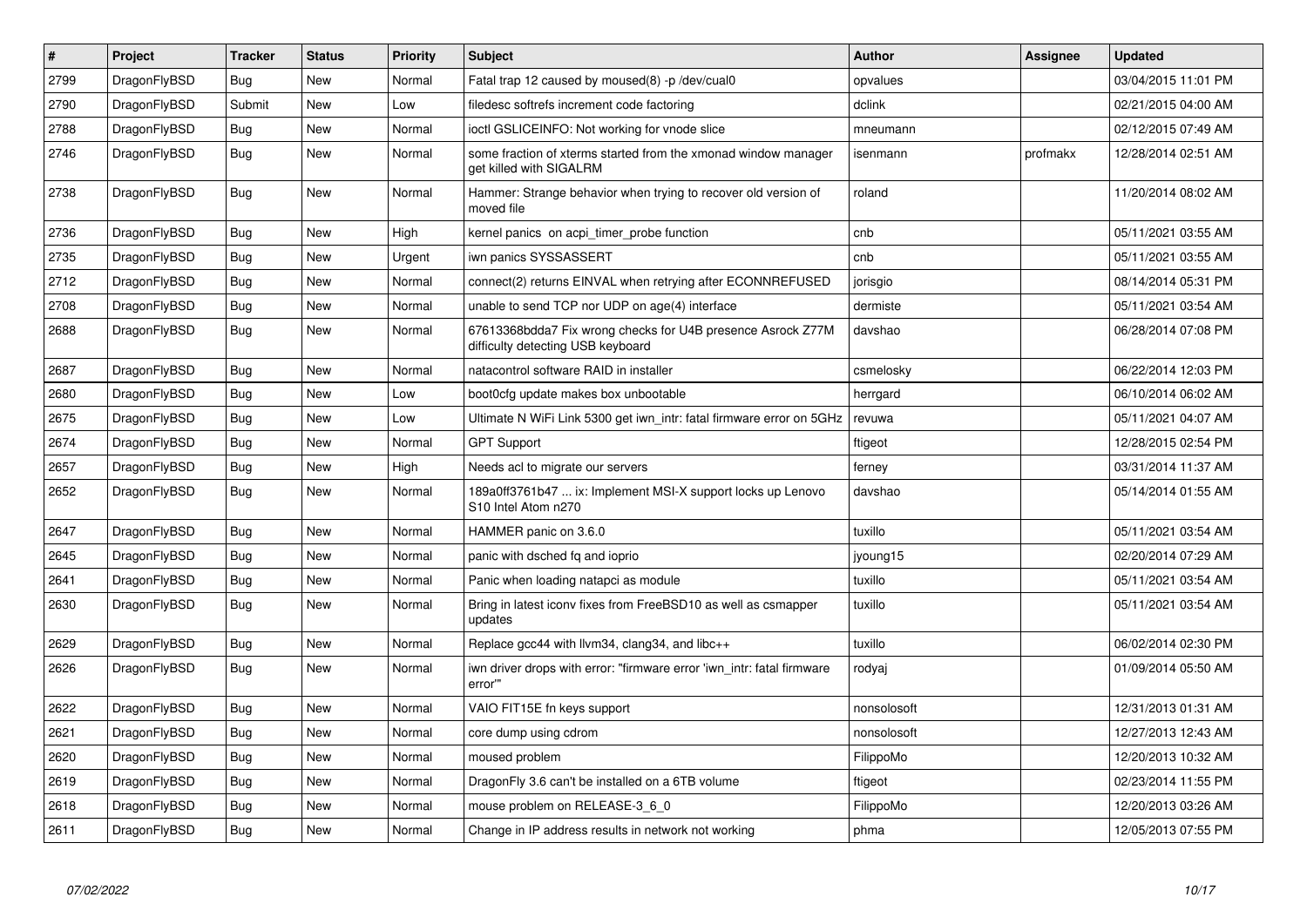| $\sharp$ | Project      | <b>Tracker</b> | <b>Status</b> | <b>Priority</b> | Subject                                                                                                                      | <b>Author</b>     | <b>Assignee</b> | <b>Updated</b>      |
|----------|--------------|----------------|---------------|-----------------|------------------------------------------------------------------------------------------------------------------------------|-------------------|-----------------|---------------------|
| 2609     | DragonFlyBSD | Bug            | New           | Normal          | master: panic: assertion<br>"LWKT TOKEN HELD ANY(vm object token(object))" failed in<br>swp_pager_lookup                     | thomas.nikolajsen |                 | 11/28/2013 11:36 AM |
| 2604     | DragonFlyBSD | Bug            | New           | Normal          | dell laptop does not boot with LATEST                                                                                        | isenmann          |                 | 11/20/2013 02:07 AM |
| 2598     | DragonFlyBSD | Bug            | <b>New</b>    | Normal          | i386 via USB Booting                                                                                                         | mbzadegan         |                 | 10/21/2013 02:28 AM |
| 2595     | DragonFlyBSD | Bug            | <b>New</b>    | Normal          | Dragon Fly 3.4.3 crashes on SUN Blade X6250 with Qlogic ISP 2432<br>FC card                                                  | Turvamies         |                 | 10/07/2013 11:53 AM |
| 2587     | DragonFlyBSD | Bug            | New           | Normal          | SATA DVD writer not detected by DragonFly                                                                                    | srussell          |                 | 09/04/2020 08:55 AM |
| 2586     | DragonFlyBSD | Bug            | New           | Normal          | pf: "modulate" state seems problematic                                                                                       | srussell          |                 | 09/25/2013 07:36 PM |
| 2585     | DragonFlyBSD | Bug            | <b>New</b>    | Normal          | Dfly 3.4.3 on ESXi 5.1, HP Smart Array P410 passthrough<br>recognised, but not functioning                                   | yggdrasil         | swildner        | 05/09/2022 08:14 AM |
| 2577     | DragonFlyBSD | Bug            | New           | Normal          | virtio-blk iops performance is cpu limited on high end devices                                                               | gis278            | vsrinivas       | 08/01/2013 02:28 PM |
| 2569     | DragonFlyBSD | Bug            | New           | Normal          | ctime NFS                                                                                                                    | ferney            |                 | 08/11/2013 04:35 AM |
| 2568     | DragonFlyBSD | Bug            | <b>New</b>    | Normal          | <b>AHCI</b> panic                                                                                                            | josepht           |                 | 06/07/2013 05:52 PM |
| 2565     | DragonFlyBSD | Bug            | New           | Normal          | "ifconfig ix0 up" panic                                                                                                      | Itpig402a         |                 | 06/03/2013 05:46 AM |
| 2557     | DragonFlyBSD | Bug            | <b>New</b>    | Normal          | stock 3.4.1 kernel halts during booting if dm and dm_target_crypt<br>are loaded and RAID controller is present               | phma              |                 | 05/12/2013 10:38 PM |
| 2552     | DragonFlyBSD | Bug            | <b>New</b>    | Low             | hammer recovery should indicate progress                                                                                     | phma              |                 | 05/03/2013 12:13 AM |
| 2547     | DragonFlyBSD | Bug            | New           | High            | crashed while doing a dry run of pkg rolling-replace                                                                         | phma              |                 | 04/18/2013 10:40 PM |
| 2544     | DragonFlyBSD | Bug            | <b>New</b>    | Normal          | live DVD system boot (menu option 1) caused db> prompt on<br>PE1950                                                          | estrabd           |                 | 05/11/2021 03:54 AM |
| 2535     | DragonFlyBSD | Bug            | <b>New</b>    | Normal          | Imap processes apparentlt blocked on disk I/O                                                                                | ftigeot           |                 | 04/02/2013 09:31 AM |
| 2531     | DragonFlyBSD | Bug            | New           | Normal          | camcontrol fails to disable APM                                                                                              | m.lombardi85      |                 | 03/23/2013 12:28 PM |
| 2529     | DragonFlyBSD | Bug            | <b>New</b>    | Low             | Sundance network adapter is not detected and attached                                                                        | kworr             |                 | 03/25/2013 02:29 AM |
| 2526     | DragonFlyBSD | Bug            | New           | Normal          | hammer cleanup doesn't run on first day of DST                                                                               | pavalos           |                 | 10/18/2016 05:28 PM |
| 2520     | DragonFlyBSD | Bug            | New           | Normal          | panic: assertion "IS_SERIALIZED((ifp->if_serializer))" failed in<br>if_default_serialize_assert at /usr/src/sys/net/if.c:437 | ano               |                 | 03/09/2013 12:14 AM |
| 2509     | DragonFlyBSD | Bug            | New           | Normal          | Redefinition of DIRBLKSIZ in restore(8)                                                                                      | swildner          |                 | 06/04/2022 04:40 AM |
| 2498     | DragonFlyBSD | Bug            | New           | Normal          | DFBSD v3.2.2-RELEASE - LIST_FIRST(&bp->b_dep) == NULL"<br>failed in vfs vmio release                                         | tuxillo           |                 | 05/31/2022 04:09 PM |
| 2496     | DragonFlyBSD | <b>Bug</b>     | New           | Normal          | NTFS malloc limit exceeded                                                                                                   | plasmob           | tuxillo         | 02/19/2013 08:47 AM |
| 2495     | DragonFlyBSD | Bug            | New           | High            | DFBSD v3.3.0.960.g553fe7 - ocnt != 0" failed in<br>prop_object_release                                                       | tuxillo           |                 | 05/31/2022 04:08 PM |
| 2493     | DragonFlyBSD | <b>Bug</b>     | New           | Normal          | vidcontrol: invalid video mode name                                                                                          | Svarov            |                 | 01/24/2013 09:55 AM |
| 2490     | DragonFlyBSD | Bug            | New           | Normal          | nmalloc should color addresses to avoid cache bank conflictsw                                                                | vsrinivas         |                 | 06/10/2014 05:51 AM |
| 2489     | DragonFlyBSD | <b>Bug</b>     | New           | Normal          | nmalloc doesn't cache VA for allocations > 8KB                                                                               | vsrinivas         |                 | 06/10/2014 05:51 AM |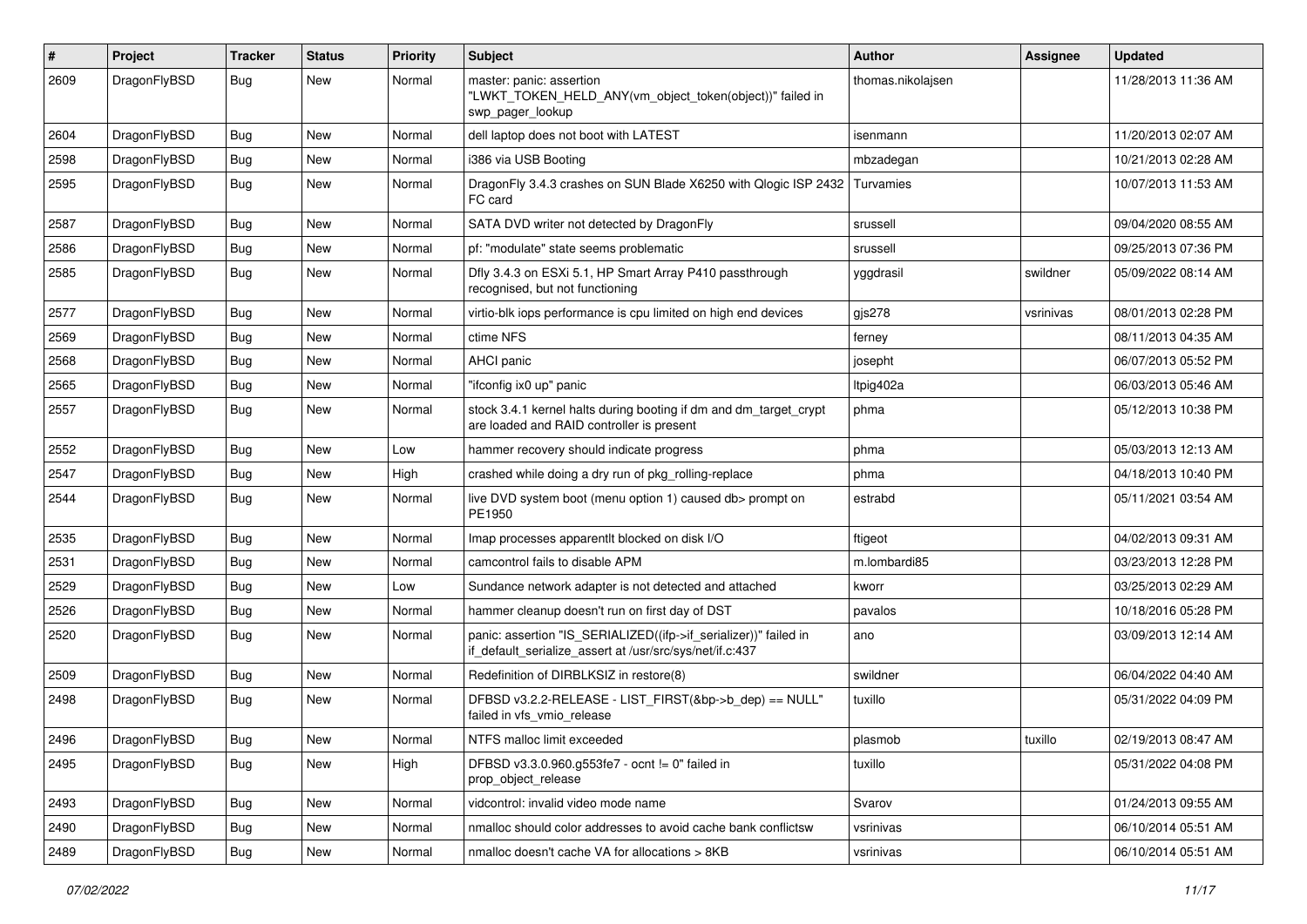| $\#$ | Project      | <b>Tracker</b> | <b>Status</b> | <b>Priority</b> | Subject                                                                                      | <b>Author</b>     | Assignee  | <b>Updated</b>      |
|------|--------------|----------------|---------------|-----------------|----------------------------------------------------------------------------------------------|-------------------|-----------|---------------------|
| 2473 | DragonFlyBSD | Bug            | New           | Normal          | Kernel crash when trying to up the wpi0 device (Dfly<br>v3.3.0.758.g47388-DEVELOPMENT)       | tomaz             |           | 02/24/2014 08:50 AM |
| 2453 | DragonFlyBSD | Bug            | New           | Normal          | panic: assertion "gd->gd_spinlocks == 0" failed                                              | Johannes.Hofmann  |           | 11/12/2012 12:54 PM |
| 2444 | DragonFlyBSD | Bug            | <b>New</b>    | Normal          | Crash during Hammer overnight cleanup                                                        | justin            |           | 11/04/2012 07:58 AM |
| 2436 | DragonFlyBSD | Bug            | New           | Normal          | panic: assertion "lp->lwp_qcpu == dd->cpuid" failed in<br>dfly_acquire_curproc               | thomas.nikolajsen |           | 01/23/2013 11:07 AM |
| 2434 | DragonFlyBSD | Bug            | <b>New</b>    | Normal          | BTX Halted - Boot fails on USB/GUI                                                           | lucmv             |           | 10/17/2012 08:12 PM |
| 2430 | DragonFlyBSD | Bug            | New           | Normal          | Alternate Password Hash method                                                               | robin.carey1      |           | 10/07/2012 06:28 AM |
| 2423 | DragonFlyBSD | Bug            | New           | Urgent          | After multiple panics/locks, hitting KKASSERT in<br>hammer init cursor                       | rumcic            |           | 09/18/2012 02:28 AM |
| 2421 | DragonFlyBSD | <b>Bug</b>     | New           | High            | Kernel panic: vm fault: page 0xc0f70000 not busy!                                            | lentferj          |           | 10/03/2012 08:16 AM |
| 2416 | DragonFlyBSD | Bug            | <b>New</b>    | Normal          | ".' entry can be removed on mounted nfs filesystem                                           | ftigeot           | tuxillo   | 06/03/2014 04:40 AM |
| 2412 | DragonFlyBSD | <b>Bug</b>     | <b>New</b>    | Normal          | wlan0 fails to get address via dhclient                                                      | nonsolosoft       |           | 08/30/2012 05:55 AM |
| 2403 | DragonFlyBSD | <b>Bug</b>     | <b>New</b>    | Low             | newfs -E doesn't handle /dev/serno device names properly                                     | ftigeot           |           | 08/17/2012 05:07 AM |
| 2389 | DragonFlyBSD | <b>Bug</b>     | New           | Normal          | computer crashed while listing processes                                                     | phma              |           | 06/18/2012 02:49 PM |
| 2387 | DragonFlyBSD | <b>Bug</b>     | <b>New</b>    | Normal          | hammer ignores -t during dedup                                                               | phma              |           | 06/17/2012 12:30 PM |
| 2371 | DragonFlyBSD | <b>Bug</b>     | New           | Normal          | Timezone problem with America/Sao_Paulo                                                      | raitech           |           | 05/17/2012 01:42 PM |
| 2370 | DragonFlyBSD | Bug            | New           | Normal          | panic: ffs_valloc: dup alloc                                                                 | marino            | vsrinivas | 02/01/2013 09:28 AM |
| 2369 | DragonFlyBSD | <b>Bug</b>     | New           | Normal          | panic: Bad link elm 0xffffffe07edf6068 next->prev != elm                                     | jaydg             |           | 08/15/2012 03:04 AM |
| 2331 | DragonFlyBSD | <b>Bug</b>     | <b>New</b>    | Normal          | reading mouse mode from unopen file descriptor hangs mouse<br>driver                         | phma              |           | 03/14/2012 09:43 AM |
| 2329 | DragonFlyBSD | <b>Bug</b>     | New           | Normal          | ibm x3550 & acpi                                                                             | ano               |           | 06/03/2014 11:37 AM |
| 2324 | DragonFlyBSD | <b>Bug</b>     | New           | Normal          | natacotrol support > 2TB not working even after the ftigeot patch                            | zenny             |           | 03/03/2012 01:00 AM |
| 2319 | DragonFlyBSD | <b>Bug</b>     | New           | Normal          | crypt/passwd forward compat                                                                  | c.turner1         |           | 02/28/2012 12:39 PM |
| 2316 | DragonFlyBSD | Bug            | New           | Normal          | Ungraceful invalid password handling for adding a new user in the<br>installer               | rune              |           | 04/27/2012 11:23 PM |
| 2311 | DragonFlyBSD | <b>Bug</b>     | New           | Normal          | Xorg crash having something to do with drm                                                   | phma              |           | 02/22/2012 09:59 AM |
| 2308 | DragonFlyBSD | <b>Bug</b>     | New           | Normal          | System freeze when unloading snd_hda                                                         | jaydg             |           | 02/19/2012 07:15 AM |
| 2306 | DragonFlyBSD | Bug            | New           | Normal          | a crash starts the kernel debugger in text mode, but just reboots in X                       | phma              |           | 02/11/2012 08:02 PM |
| 2297 | DragonFlyBSD | <b>Bug</b>     | New           | Normal          | strange NFS (client) error messages / problems                                               | Anonymous         |           | 02/19/2012 02:59 PM |
| 2292 | DragonFlyBSD | Bug            | New           | Normal          | re interface with jumbo frames (mtu larger than 1500) hangs after<br>some traffic            | Anonymous         |           | 01/31/2012 12:11 AM |
| 2287 | DragonFlyBSD | <b>Bug</b>     | New           | Normal          | HAMMER(ROOT) Illegal UNDO TAIL signature at<br>300000001967c000                              | y0n3t4n1          |           | 11/07/2018 01:22 AM |
| 2283 | DragonFlyBSD | <b>Bug</b>     | New           | Normal          | DFBSD DragonFly v2.13.0.957.g4f459 - pmap_release: page<br>should already be gone 0xc27120bc | tuxillo           |           | 01/23/2012 03:03 AM |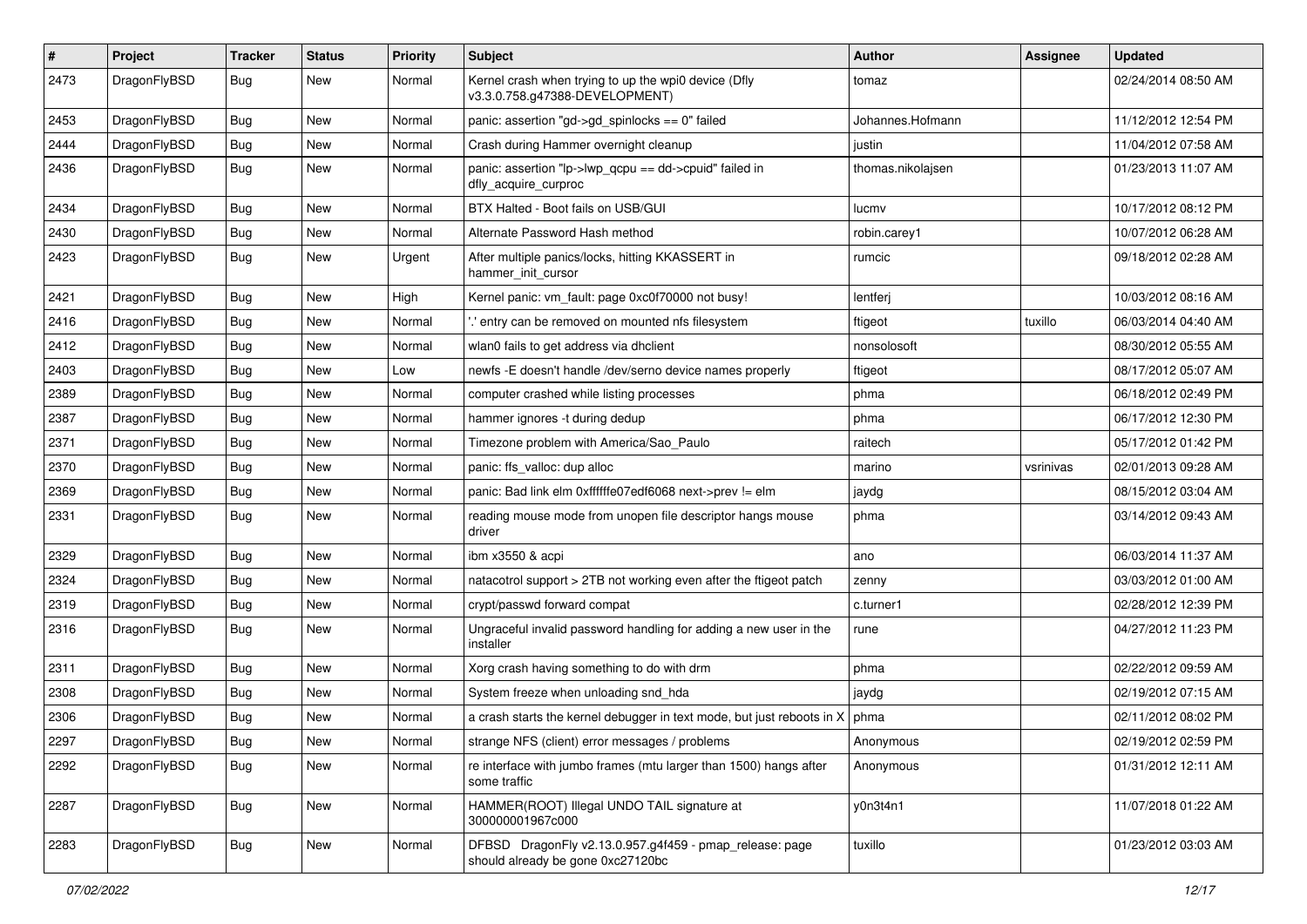| #      | Project      | <b>Tracker</b> | <b>Status</b> | <b>Priority</b> | Subject                                                                                                    | Author       | <b>Assignee</b> | <b>Updated</b>      |
|--------|--------------|----------------|---------------|-----------------|------------------------------------------------------------------------------------------------------------|--------------|-----------------|---------------------|
| 2265   | DragonFlyBSD | Bug            | <b>New</b>    | Normal          | mbsrtowcs does not properly handle invalid mbstate_t in ps                                                 | c.turner1    | swildner        | 01/10/2012 07:56 PM |
| 2254   | DragonFlyBSD | Bug            | New           | Normal          | panic: assertion "ref < &td->td_toks_end" failed in lwkt_gettoken at<br>/usr/src/sys/kern/lwkt_token.c:588 | eocallaghan  |                 | 12/05/2011 10:21 PM |
| 2252   | DragonFlyBSD | <b>Bug</b>     | <b>New</b>    | Low             | snd hda not useable if loaded via /boot/loader.conf                                                        | xbit         | swildner        | 12/14/2011 12:23 AM |
| 2250   | DragonFlyBSD | <b>Bug</b>     | New           | Normal          | Kernel panic                                                                                               | adamk        |                 | 11/23/2018 01:10 AM |
| 2248   | DragonFlyBSD | <b>Bug</b>     | New           | Normal          | sysctl panic                                                                                               | pavalos      |                 | 11/23/2011 06:23 PM |
| 2245   | DragonFlyBSD | Bug            | New           | Normal          | panic: assertion "ref < &td->td_toks_end" failed in lwkt_gettoken at<br>/usr/src/sys/kern/lwkt_token.c:588 | juanfra684   |                 | 11/22/2011 07:41 PM |
| 2224   | DragonFlyBSD | Bug            | <b>New</b>    | Normal          | v2.13.0.291.gaa7ec - Panic on fq while installing world                                                    | tuxillo      |                 | 11/18/2011 01:40 AM |
| 2210   | DragonFlyBSD | <b>Bug</b>     | <b>New</b>    | Normal          | Bugtracker cannot assign default project for new users                                                     | ahuete.devel |                 | 11/17/2011 11:30 AM |
| 2199   | DragonFlyBSD | Bug            | New           | Normal          | screen segfaults if utmpx isn't present                                                                    | pavalos      |                 | 11/15/2011 10:52 PM |
| 2182   | DragonFlyBSD | Bug            | <b>New</b>    | Normal          | if_msk PHY FIFO underrun/overflow                                                                          | nonsolosoft  |                 | 09/03/2012 06:39 AM |
| 2171   | DragonFlyBSD | Bug            | New           | Normal          | DFBSD v2.13.0.151.gdc8442 - panic: assertion "(*ptep &<br>(PG MANAGED PG V)) == PG V"                      | tuxillo      |                 | 11/04/2011 05:06 PM |
| 2167   | DragonFlyBSD | Bug            | <b>New</b>    | Normal          | shutdown/reboot fails after uptime msg                                                                     | marino       |                 | 11/28/2011 03:01 AM |
| 2166   | DragonFlyBSD | <b>Bug</b>     | New           | Normal          | DFBSD v2.13.0.109.g05b9d - Strange lockups                                                                 | tuxillo      |                 | 10/29/2011 11:20 AM |
| 2164   | DragonFlyBSD | Bug            | <b>New</b>    | Normal          | panic on reboot from usb.                                                                                  | eocallaghan  |                 | 10/27/2011 09:29 AM |
| 2161   | DragonFlyBSD | <b>Bug</b>     | <b>New</b>    | Normal          | Outdated xorg.conf file gets installed into etc and screws up mouse                                        | eocallaghan  |                 | 10/27/2011 01:51 PM |
| 2158   | DragonFlyBSD | <b>Bug</b>     | New           | Normal          | iwn panics with assertion on boot.                                                                         | eocallaghan  |                 | 10/24/2011 04:13 PM |
| 2154   | DragonFlyBSD | Bug            | <b>New</b>    | Normal          | vkernel copyout() doesn't return EFAULT on error                                                           | vsrinivas    |                 | 10/20/2011 03:53 AM |
| 2153   | DragonFlyBSD | Bug            | New           | Normal          | Too many unuseful warnings at boot                                                                         | juanfra684   |                 | 10/18/2011 10:16 PM |
| $2141$ | DragonFlyBSD | Bug            | <b>New</b>    | Urgent          | loader and/or documentation broken                                                                         | sjg          |                 | 01/20/2012 10:51 AM |
| 2140   | DragonFlyBSD | Bug            | <b>New</b>    | High            | hammer_io_delallocate panic with 'duplicate entry' message                                                 | ttw          |                 | 10/07/2011 12:22 PM |
| 2138   | DragonFlyBSD | Bug            | <b>New</b>    | Normal          | > 100% CPU usage                                                                                           | robin.carey1 |                 | 09/26/2011 12:20 PM |
| 2136   | DragonFlyBSD | Bug            | <b>New</b>    | Normal          | socketpair() doesn't free file descriptors on copyout failure                                              | vsrinivas    |                 | 04/05/2013 09:13 AM |
| 2129   | DragonFlyBSD | <b>Bug</b>     | New           | Normal          | DFBSD v2.11.0.661.gf9438 i386 - panic: lockmgr thrd sleep                                                  | tuxillo      |                 | 09/05/2011 09:49 AM |
| 2125   | DragonFlyBSD | Bug            | New           | Normal          | Weird garbage in dmesg                                                                                     | herrgard     |                 | 08/30/2011 08:04 PM |
| 2124   | DragonFlyBSD | <b>Bug</b>     | <b>New</b>    | Normal          | getty repeating too quickly on port /dev/ttyv0                                                             | sgeorge.ml   |                 | 09/01/2011 04:28 AM |
| 2123   | DragonFlyBSD | Bug            | New           | Normal          | hammer is losing files                                                                                     | schmir       |                 | 08/30/2011 07:56 PM |
| 2122   | DragonFlyBSD | Submit         | New           | Normal          | [Review] Fixes to the VFS layer                                                                            | ftigeot      |                 | 05/31/2022 03:25 PM |
| 2117   | DragonFlyBSD | <b>Bug</b>     | New           | High            | ACPI and/or bce(4) problem with 2.11.0.673.g0d557 on HP DL380<br>G6                                        | pauska       |                 | 08/22/2011 10:15 AM |
| 2115   | DragonFlyBSD | Bug            | New           | Normal          | [msk] system freeze after receive some paquet                                                              | bsdsx        |                 | 08/22/2011 10:22 AM |
| 2113   | DragonFlyBSD | Bug            | New           | Normal          | nmalloc threaded program fork leak                                                                         | vsrinivas    | vsrinivas       | 08/11/2011 07:25 PM |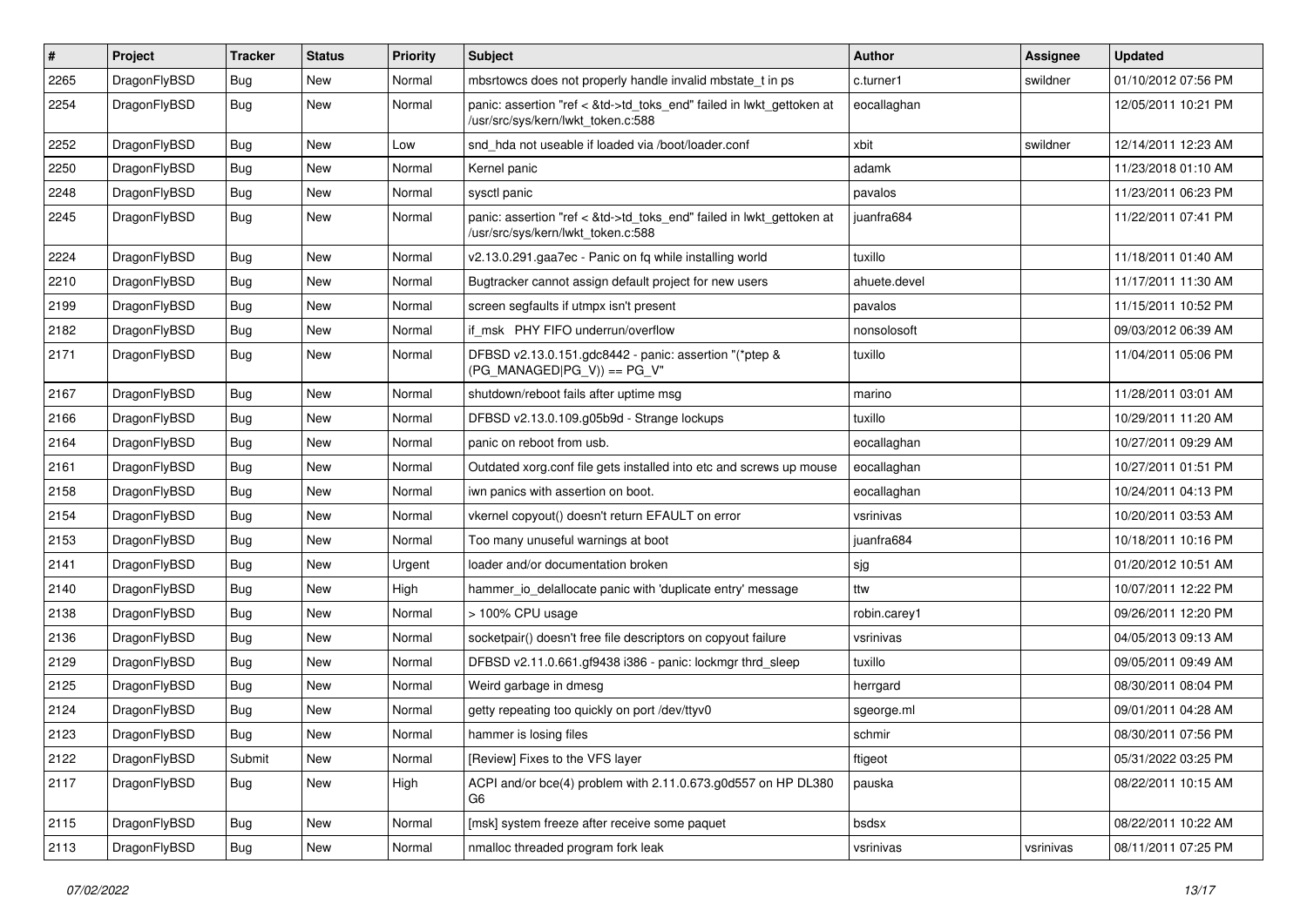| $\vert$ # | Project      | <b>Tracker</b> | <b>Status</b> | <b>Priority</b> | <b>Subject</b>                                                                                | <b>Author</b>     | Assignee | <b>Updated</b>      |
|-----------|--------------|----------------|---------------|-----------------|-----------------------------------------------------------------------------------------------|-------------------|----------|---------------------|
| 2107      | DragonFlyBSD | <b>Bug</b>     | <b>New</b>    | Normal          | 2.10.1 sata dvd drive issue                                                                   | ausppc            |          | 07/31/2011 08:41 PM |
| 2104      | DragonFlyBSD | Bug            | <b>New</b>    | Normal          | network configuration seg. fault on install CD                                                | navratil          |          | 07/26/2011 07:55 AM |
| 2099      | DragonFlyBSD | <b>Bug</b>     | <b>New</b>    | Normal          | page fault panic in vm system                                                                 | pavalos           |          | 07/10/2011 08:51 AM |
| 2098      | DragonFlyBSD | Submit         | New           | Normal          | [PATCH] correct ath man page example<br>(/usr/src/share/man/man4/ath.4)                       | nobody            |          | 11/15/2011 12:27 AM |
| 2095      | DragonFlyBSD | <b>Bug</b>     | New           | Low             | Running installer post-install: Unsupported DFUI transport "                                  | greenrd           |          | 06/26/2011 09:20 AM |
| 2094      | DragonFlyBSD | Bug            | <b>New</b>    | Normal          | Segfault when gdb printing backtrace from core dump                                           | greenrd           |          | 06/25/2011 04:14 PM |
| 2092      | DragonFlyBSD | <b>Bug</b>     | <b>New</b>    | Normal          | Panic: Bad link elm 0x next->prev != elm                                                      | masterblaster     | dillon   | 12/04/2011 12:49 PM |
| 2085      | DragonFlyBSD | Bug            | <b>New</b>    | Normal          | panic: assertion: (m->flags & PG_MAPPED) == 0 in<br>vm_page_free_toq                          | vsrinivas         |          | 06/10/2011 07:48 AM |
| 2084      | DragonFlyBSD | <b>Bug</b>     | <b>New</b>    | Normal          | DFBSD v2.11.0.242.g4d317 - panic: zone: entry not free                                        | tuxillo           |          | 07/03/2012 01:23 AM |
| 2082      | DragonFlyBSD | Bug            | New           | Normal          | dfbsd 2.10.1 amd64 - mc port build error with 'bmake bin-install'                             | sun-doctor        |          | 05/25/2011 07:18 PM |
| 2080      | DragonFlyBSD | Bug            | <b>New</b>    | Normal          | panic: lockmgr thrd_sleep: called from interrupt, ipi, or hard code<br>section                | rumcic            |          | 05/30/2011 05:06 PM |
| 2078      | DragonFlyBSD | Bug            | <b>New</b>    | Normal          | DFBSD i386 v2.11.0.201.g3ed2f - Panic during installworld into a<br>vn0 device                | tuxillo           |          | 05/19/2011 07:50 PM |
| 2077      | DragonFlyBSD | <b>Bug</b>     | <b>New</b>    | Normal          | USB devices conflicting                                                                       | srussell          |          | 05/17/2011 05:12 PM |
| 2075      | DragonFlyBSD | Bug            | <b>New</b>    | Normal          | pflogd on x86_64                                                                              | fanch             |          | 05/16/2011 04:04 PM |
| 2072      | DragonFlyBSD | <b>Bug</b>     | <b>New</b>    | Normal          | Fatal trap 12: stopped at lwkt_send_ipiq3                                                     | rumcic            |          | 05/17/2011 04:12 AM |
| 2071      | DragonFlyBSD | Bug            | New           | High            | Panic on assertion: $(int)(flag->seq - seq) > 0$ in hammer flusher flush<br>after inode error | vsrinivas         |          | 06/12/2011 07:59 AM |
| 2067      | DragonFlyBSD | <b>Bug</b>     | <b>New</b>    | Normal          | sound/pcm: "play interrupt timeout, channel dead"                                             | matthiasr         |          | 05/11/2021 03:55 AM |
| 2061      | DragonFlyBSD | Bug            | <b>New</b>    | Normal          | USB keyboard boot panic                                                                       | sjg               |          | 05/04/2012 12:20 AM |
| 2055      | DragonFlyBSD | Bug            | <b>New</b>    | Normal          | $ssh + IPV6 + bridge \Rightarrow connection freezes$                                          | steve             |          | 04/24/2011 07:13 PM |
| 2052      | DragonFlyBSD | Bug            | <b>New</b>    | Normal          | Kernel panic: CPU APIC ID out of range                                                        | Anonymous         |          | 05/02/2011 11:06 AM |
| 2051      | DragonFlyBSD | Bug            | <b>New</b>    | Normal          | No ipv6 lan route entry created on 2.10                                                       | ftigeot           |          | 04/21/2011 10:37 AM |
| 2048      | DragonFlyBSD | Bug            | <b>New</b>    | Normal          | panic: ffs_sync: rofs mod                                                                     | pavalos           |          | 04/12/2011 05:45 AM |
| 2045      | DragonFlyBSD | Bug            | <b>New</b>    | Normal          | ral(4): Fatal trap 12: page fault while in kernel mode (two panics)                           | herrgard          |          | 11/03/2011 05:34 PM |
| 2042      | DragonFlyBSD | <b>Bug</b>     | <b>New</b>    | Normal          | kernel panic, when run boot0cfg                                                               | sepherosa         |          | 05/31/2022 03:01 PM |
| 2020      | DragonFlyBSD | <b>Bug</b>     | New           | Low             | Port brcm80211 driver from Linux to DragonFly BSD                                             | studer            |          | 03/05/2011 10:54 PM |
| 2008      | DragonFlyBSD | Bug            | <b>New</b>    | Normal          | lwkt setcpu remote: td->td flags 00800621 console flood                                       | pavalos           |          | 03/06/2011 09:37 PM |
| 2004      | DragonFlyBSD | <b>Bug</b>     | New           | Normal          | LWKT WAIT IPIQ panic                                                                          | steve             |          | 03/08/2011 05:46 PM |
| 1990      | DragonFlyBSD | <b>Bug</b>     | New           | Normal          | /mnt too large to mount                                                                       | peur.neu          |          | 02/16/2011 11:24 PM |
| 1984      | DragonFlyBSD | Bug            | New           | Normal          | hammer mount fails after crash - HAMMER: FIFO record bad head<br>signature                    | thomas.nikolajsen |          | 03/08/2011 06:57 PM |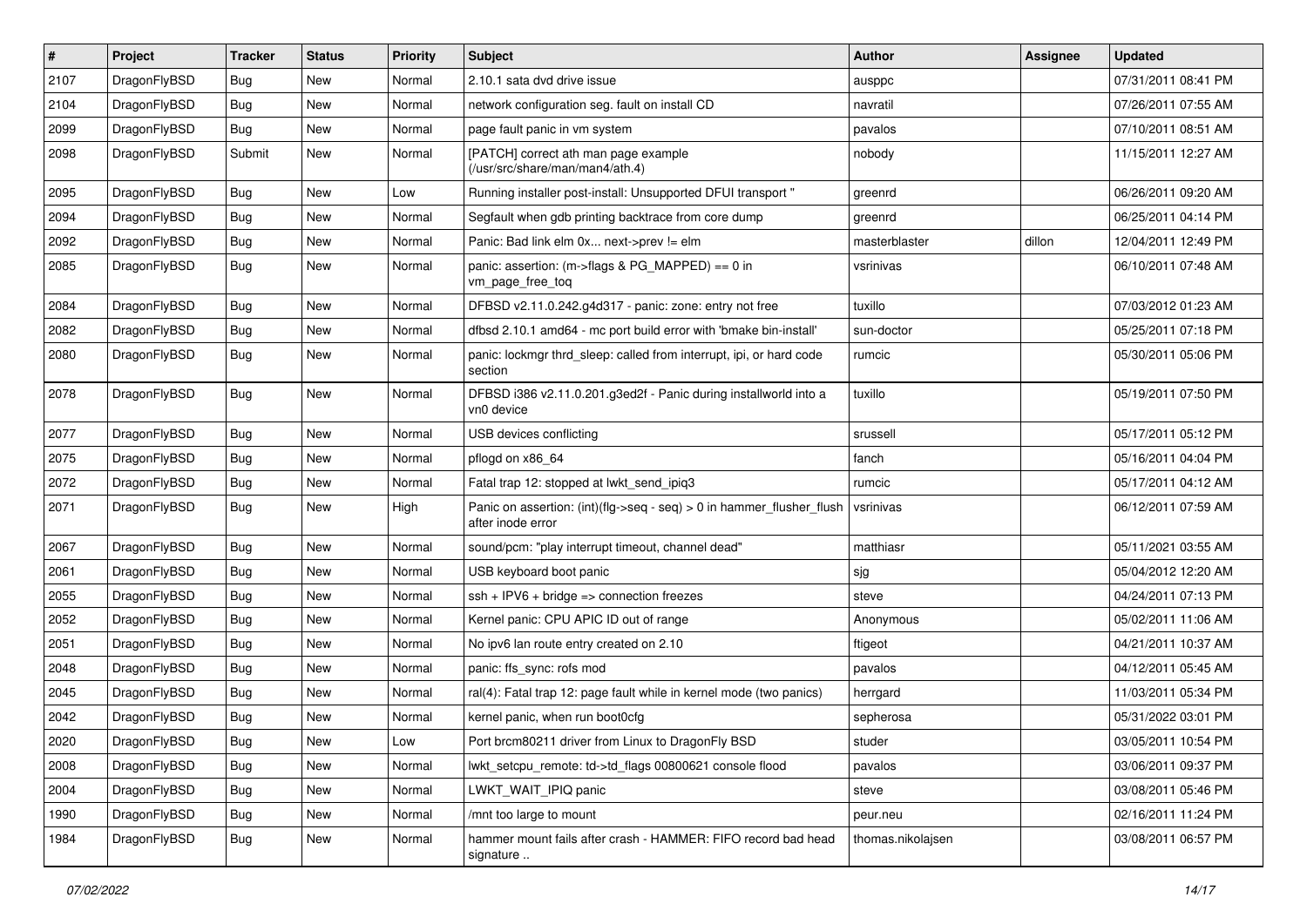| $\vert$ # | Project      | <b>Tracker</b> | <b>Status</b> | <b>Priority</b> | Subject                                                                                                                                                                                           | <b>Author</b>      | Assignee | <b>Updated</b>      |
|-----------|--------------|----------------|---------------|-----------------|---------------------------------------------------------------------------------------------------------------------------------------------------------------------------------------------------|--------------------|----------|---------------------|
| 1982      | DragonFlyBSD | <b>Bug</b>     | New           | Low             | There is no linuxulator on x86-64                                                                                                                                                                 | herrgard           |          | 05/31/2022 02:25 PM |
| 1975      | DragonFlyBSD | Bug            | New           | Normal          | Applications seg fault in select() and poll()                                                                                                                                                     | rumcic             |          | 05/31/2022 02:58 PM |
| 1969      | DragonFlyBSD | <b>Bug</b>     | New           | Normal          | pf-related network problem                                                                                                                                                                        | pavalos            | lentferj | 02/01/2011 06:57 PM |
| 1964      | DragonFlyBSD | <b>Bug</b>     | New           | Normal          | iwn (panic assertion : wlan assert serialized)                                                                                                                                                    | sjmm.ptr           | josepht  | 02/01/2011 12:57 PM |
| 1961      | DragonFlyBSD | <b>Bug</b>     | New           | Normal          | Can't create dump from DDB                                                                                                                                                                        | shamaz             |          | 01/29/2011 09:02 PM |
| 1959      | DragonFlyBSD | <b>Bug</b>     | New           | Normal          | DFBSD v2.9.1.422.gc98f2 - Panic during boot - IPv6 and PF                                                                                                                                         | tuxillo            |          | 01/13/2011 03:37 AM |
| 1951      | DragonFlyBSD | <b>Bug</b>     | <b>New</b>    | Normal          | dma timeouts at phyaddr on a good hdd                                                                                                                                                             | peur.neu           |          | 01/04/2011 07:12 AM |
| 1949      | DragonFlyBSD | <b>Bug</b>     | New           | Normal          | iwn panic                                                                                                                                                                                         | pavalos            |          | 01/30/2011 03:21 AM |
| 1947      | DragonFlyBSD | Bug            | New           | Low             | GA-880GM-UD2H (rev. 1.3) AHCI fails to detect disks at the end of<br>the RAID controller                                                                                                          | eocallaghan        |          | 11/27/2021 08:46 AM |
| 1946      | DragonFlyBSD | <b>Bug</b>     | New           | Normal          | ieee80211 panic                                                                                                                                                                                   | pavalos            | josepht  | 01/27/2011 06:00 PM |
| 1944      | DragonFlyBSD | Bug            | New           | Normal          | panic: backing object 0xdea7b258 was somehow re-referenced<br>during collapse!                                                                                                                    | sepherosa          |          | 12/27/2010 02:06 AM |
| 1943      | DragonFlyBSD | Bug            | New           | Normal          | hammer assertion panic                                                                                                                                                                            | peter              |          | 12/27/2010 12:45 AM |
| 1942      | DragonFlyBSD | <b>Bug</b>     | <b>New</b>    | Normal          | locking against myself in getcacheblk()?                                                                                                                                                          | qhwt.dfly          |          | 05/31/2022 02:15 PM |
| 1941      | DragonFlyBSD | <b>Bug</b>     | New           | Normal          | wlan config crash                                                                                                                                                                                 | abandon.every.hope |          | 12/24/2010 07:54 PM |
| 1939      | DragonFlyBSD | <b>Bug</b>     | New           | Normal          | Panic on nightly build and stress test box                                                                                                                                                        | lentferj           |          | 12/18/2010 08:41 AM |
| 1935      | DragonFlyBSD | <b>Bug</b>     | New           | Normal          | mouse does not work after switching between x and console                                                                                                                                         | shamaz             |          | 12/13/2010 10:06 AM |
| 1923      | DragonFlyBSD | Bug            | New           | Normal          | Abysmal NFS performance with IPv6                                                                                                                                                                 | ftigeot            |          | 12/05/2010 09:34 PM |
| 1920      | DragonFlyBSD | <b>Bug</b>     | New           | High            | system hangs                                                                                                                                                                                      | zhtw               |          | 11/22/2010 08:59 AM |
| 1917      | DragonFlyBSD | <b>Bug</b>     | New           | Normal          | panic: assertion: (RB_EMPTY(&ip->rec_tree) && (ip->flags &<br>HAMMER_INODE_XDIRTY) == 0)    (!RB_EMPTY(&ip->rec_tree)<br>&& (ip->flags & HAMMER_INODE_XDIRTY) != 0) in<br>hammer_flush_inode_done | qhwt.dfly          |          | 11/24/2010 03:23 AM |
| 1916      | DragonFlyBSD | <b>Bug</b>     | New           | Normal          | Constant crashes on x86_64 with UFS                                                                                                                                                               | lentferj           |          | 11/21/2010 07:40 PM |
| 1913      | DragonFlyBSD | <b>Bug</b>     | <b>New</b>    | Normal          | panic: assertion: ip->flush_state != HAMMER_FST_FLUSH in<br>hammer_flush_inode_core                                                                                                               | swildner           |          | 11/20/2010 05:27 PM |
| 1907      | DragonFlyBSD | <b>Bug</b>     | New           | Normal          | Hammer crash in hammer_flusher_flush()                                                                                                                                                            | swildner           |          | 11/11/2010 05:07 AM |
| 1899      | DragonFlyBSD | <b>Bug</b>     | <b>New</b>    | Normal          | Keyboard doesn't work                                                                                                                                                                             | fransm             |          | 05/15/2022 03:32 PM |
| 1884      | DragonFlyBSD | Bug            | <b>New</b>    | Normal          | System completely freezes while listening music (devbuf: malloc<br>limit exceeded)                                                                                                                | shamaz             |          | 01/24/2011 05:00 PM |
| 1882      | DragonFlyBSD | Bug            | <b>New</b>    | Low             | Idea for handling new USB vendor/device codes                                                                                                                                                     | bmk                |          | 10/20/2010 12:15 PM |
| 1877      | DragonFlyBSD | Bug            | New           | Normal          | Freeze during 1st hammer cleanup after new install                                                                                                                                                | elekktretterr      |          | 05/15/2022 11:43 AM |
| 1876      | DragonFlyBSD | Bug            | New           | Normal          | devfs in jail + logging out from console(ttyv1+) -> panic                                                                                                                                         | qhwt.dfly          | tuxillo  | 05/31/2022 03:24 PM |
| 1874      | DragonFlyBSD | <b>Bug</b>     | New           | Normal          | mpd listening on all IPs, accepting only on one                                                                                                                                                   | rumcic             |          | 05/08/2011 01:01 PM |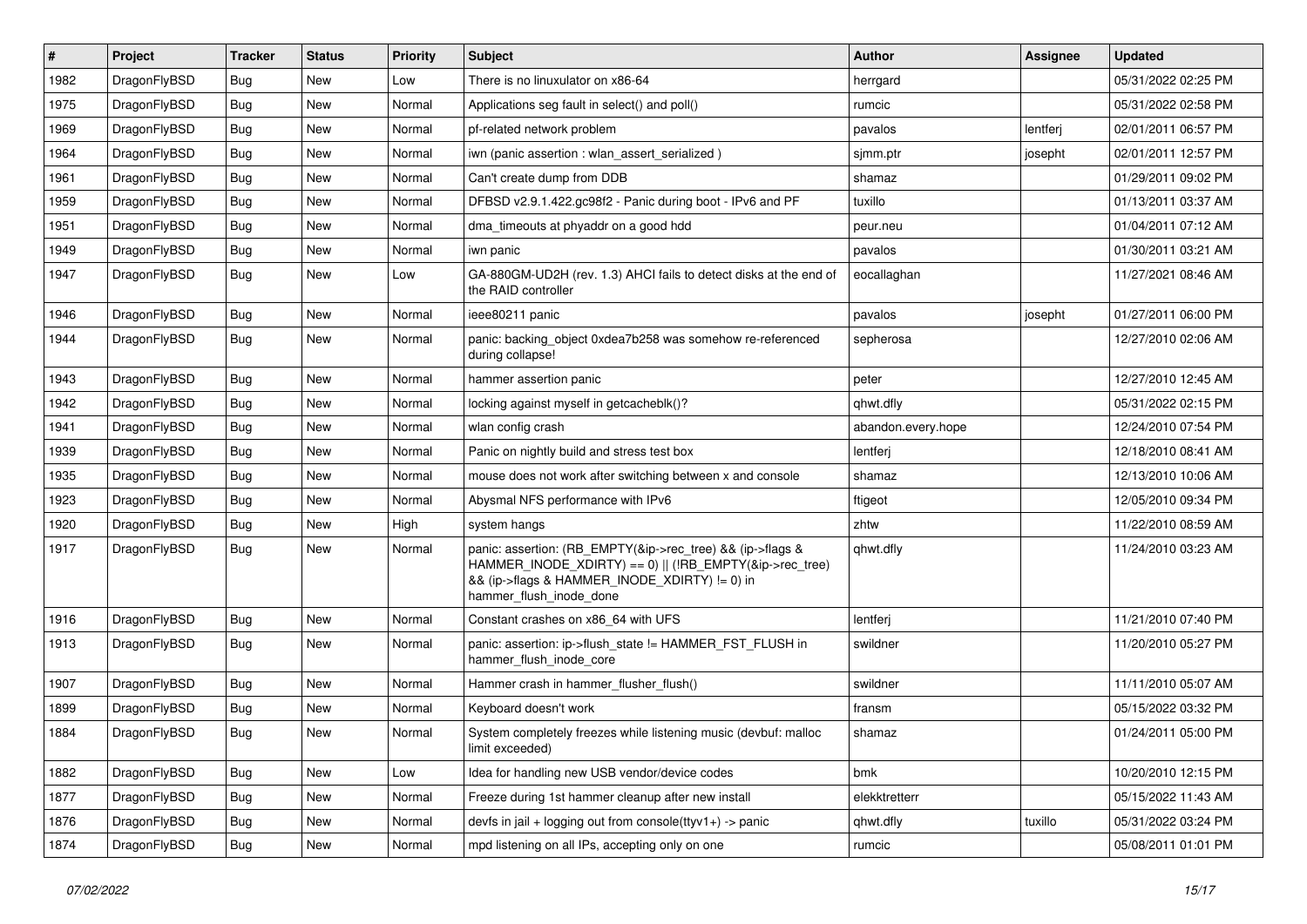| $\sharp$ | Project      | <b>Tracker</b> | <b>Status</b> | <b>Priority</b> | Subject                                                                                      | <b>Author</b>    | Assignee | <b>Updated</b>      |
|----------|--------------|----------------|---------------|-----------------|----------------------------------------------------------------------------------------------|------------------|----------|---------------------|
| 1873     | DragonFlyBSD | Bug            | New           | Normal          | Panic upon usb mouse detach and reattaching                                                  | rumcic           |          | 02/01/2011 09:53 AM |
| 1867     | DragonFlyBSD | Bug            | New           | Normal          | it(4) motherboard and fan problems                                                           | tuxillo          |          | 07/08/2011 10:48 AM |
| 1861     | DragonFlyBSD | <b>Bug</b>     | New           | Normal          | panic via kprintf (lockmgr called in a hard section)                                         | vsrinivas        |          | 10/11/2010 12:56 AM |
| 1850     | DragonFlyBSD | Bug            | New           | Normal          | volume-add on hammer root fs panic                                                           | Johannes.Hofmann |          | 04/18/2019 04:27 AM |
| 1836     | DragonFlyBSD | Bug            | <b>New</b>    | Normal          | Incorrect TCP checksum show up in tcpdump                                                    | robgar1          |          | 05/15/2022 11:22 AM |
| 1826     | DragonFlyBSD | Bug            | <b>New</b>    | Normal          | panic during boot: assertion so->so_port  in tcp_input                                       | ftigeot          |          | 05/15/2022 11:05 AM |
| 1818     | DragonFlyBSD | Bug            | New           | Normal          | panic: Bad tailg NEXT (kqueue issue ?)                                                       | ftigeot          |          | 05/15/2022 11:40 AM |
| 1786     | DragonFlyBSD | Bug            | <b>New</b>    | Normal          | Calling NULL function pointer initiates panic loop                                           | sjg              |          | 10/11/2010 05:28 PM |
| 1774     | DragonFlyBSD | <b>Bug</b>     | New           | Normal          | New IP header cleanup branch available for testing                                           | dillon           |          | 05/15/2022 10:59 AM |
| 1769     | DragonFlyBSD | Bug            | New           | Normal          | panic: assertion: _tp->tt_msg->tt_cpuid == mycpuid in<br>tcp_callout_active                  | pavalos          | sjg      | 05/15/2022 11:07 AM |
| 1714     | DragonFlyBSD | Bug            | <b>New</b>    | Low             | hwpmc                                                                                        | alexh            | swildner | 08/18/2012 02:03 PM |
| 1695     | DragonFlyBSD | Bug            | New           | Normal          | NFS-related system breakdown                                                                 | Anonymous        |          | 04/10/2014 12:35 AM |
| 1634     | DragonFlyBSD | Bug            | <b>New</b>    | Normal          | panic: spin lock: 0xe4ad1320, indefinitive wait!                                             | elekktretterr    |          | 01/19/2015 03:21 AM |
| 1594     | DragonFlyBSD | Bug            | New           | Normal          | Kernel panic during boot from Live CD on Dell E6400                                          | bodie            |          | 05/11/2021 03:54 AM |
| 1559     | DragonFlyBSD | <b>Bug</b>     | <b>New</b>    | Normal          | kernel trap                                                                                  | phma             |          | 11/27/2021 08:43 AM |
| 1556     | DragonFlyBSD | <b>Bug</b>     | <b>New</b>    | Normal          | many processes stuck in "hmrrcm", system unusable                                            | corecode         | tuxillo  | 05/11/2021 03:52 AM |
| 1538     | DragonFlyBSD | Bug            | <b>New</b>    | Low             | mountroot should probe file systems                                                          | corecode         | alexh    | 11/24/2010 06:35 PM |
| 1532     | DragonFlyBSD | <b>Bug</b>     | New           | Low             | jemalloc doesn't work on DragonFly                                                           | hasso            | sjg      | 08/02/2011 01:14 AM |
| 1525     | DragonFlyBSD | <b>Bug</b>     | New           | Normal          | boehm-gc problems                                                                            | hasso            |          | 10/13/2012 07:13 PM |
| 1474     | DragonFlyBSD | <b>Bug</b>     | New           | Normal          | ithread 1 unexpectedly rescheduled                                                           | corecode         | tuxillo  | 05/11/2021 03:52 AM |
| 1463     | DragonFlyBSD | <b>Bug</b>     | New           | Normal          | Mountroot before drives are initialized                                                      | elekktretterr    |          | 12/07/2010 01:30 PM |
| 1442     | DragonFlyBSD | Bug            | New           | Normal          | blocking SIGSEGV and triggering a segment violation produces an<br>all CPU consuming process | corecode         | tuxillo  | 05/11/2021 03:52 AM |
| 1440     | DragonFlyBSD | Bug            | <b>New</b>    | Normal          | ptrace/gdb doesn't work after process blocks SIGTRAP                                         | corecode         | tuxillo  | 05/11/2021 03:52 AM |
| 1430     | DragonFlyBSD | <b>Bug</b>     | New           | Normal          | Buggy w(1)?                                                                                  | hasso            | alexh    | 11/24/2010 08:09 AM |
| 1313     | DragonFlyBSD | <b>Bug</b>     | <b>New</b>    | Low             | Signal code in kernel needs major overhaul (signal queues,<br>si_code, si_addr)              | hasso            |          | 05/11/2021 04:00 AM |
| 1293     | DragonFlyBSD | Bug            | <b>New</b>    | Normal          | 2.2.1-REL Installer Request                                                                  | mk               | tuxillo  | 05/11/2021 04:00 AM |
| 1246     | DragonFlyBSD | <b>Bug</b>     | <b>New</b>    | Normal          | bad resolution (monitor desync) with livedvd                                                 | Przem0l          |          | 02/18/2014 06:29 AM |
| 1198     | DragonFlyBSD | Bug            | <b>New</b>    | High            | DDB loops panic in db read bytes                                                             | corecode         | tuxillo  | 05/11/2021 03:51 AM |
| 1194     | DragonFlyBSD | <b>Bug</b>     | <b>New</b>    | Normal          | SCSI errors while trying to copy photos from my camera                                       | elekktretterr    |          | 01/14/2015 04:39 PM |
| 1193     | DragonFlyBSD | <b>Bug</b>     | <b>New</b>    | Normal          | kernel doesn't recognize cdrom drive                                                         | nonsolosoft      |          | 01/25/2014 09:11 PM |
| 1192     | DragonFlyBSD | Submit         | New           | Normal          | KKASSERTs in sys/kern/uipc_{msg,socket}.c are too strict                                     | rumcic           |          | 05/11/2021 04:07 AM |